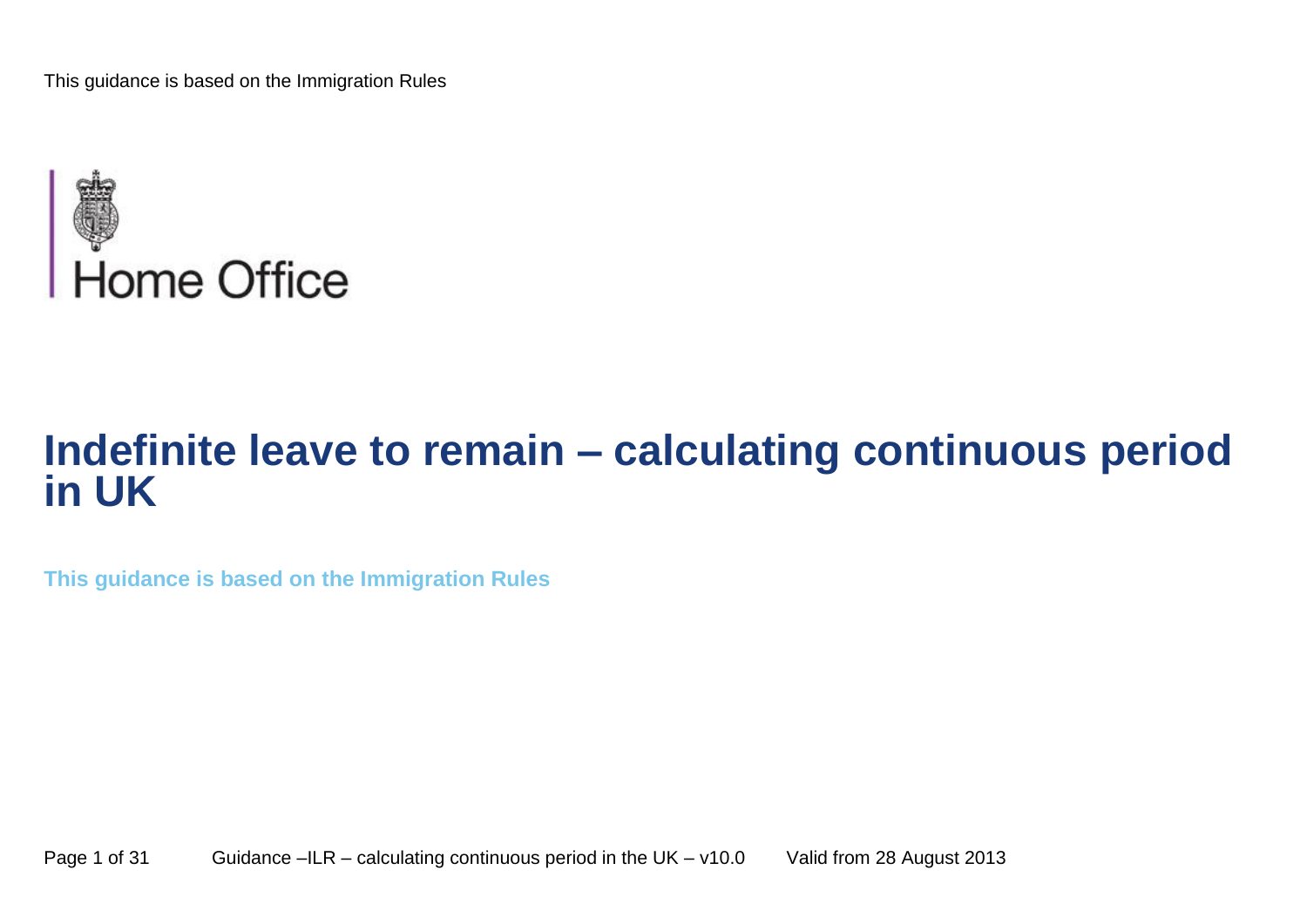## This guidance is based on the Immigration Rules **Indefinite leave to remain – calculating continuous period in UK**

# <span id="page-1-0"></span>**About this guidance**

| <b>About this guidance</b>      | This guidance tells you how to calculate the five year continuous lawful period in the UK<br>requirement for an applicant in the following categories. | In this section          |
|---------------------------------|--------------------------------------------------------------------------------------------------------------------------------------------------------|--------------------------|
| Categories where the            |                                                                                                                                                        | Changes to this          |
| continuous period is not        | • representative of an overseas business (paragraph 150 of the Immigration Rules)                                                                      | guidance                 |
| five years                      |                                                                                                                                                        |                          |
|                                 | • UK ancestry (paragraph 192)                                                                                                                          | <b>Contact</b>           |
| How to determine if the         | retired person of independent means (paragraph 269)                                                                                                    |                          |
| continuous period is            | domestic workers in private households (paragraph 159G), and                                                                                           | <b>Information owner</b> |
| spent lawfully in the UK        | the following sub-categories of the points-based system:                                                                                               |                          |
|                                 | o Tier 1 (Exceptional talent) (paragraph 245BF)                                                                                                        | Links to staff intranet  |
| <b>The Crown</b>                | o Tier 2 (General) (paragraph 245HF)                                                                                                                   | removed                  |
| dependencies -                  | Tier 2 (Sportsperson) (paragraph 245HF)<br>$\circ$                                                                                                     |                          |
| <b>Bailiwicks of Jersey and</b> | Tier 2 (Minister of religion) (paragraph 245HF)                                                                                                        |                          |
| Guernsey, and the Isle          | Tier 2 (Intra-company transfers) (ICT) granted under the rules in place before 6 April<br>$\circ$                                                      |                          |
| of Man                          | 2010 (paragraph 245GF)                                                                                                                                 |                          |
|                                 | $\circ$ Tier 5 (International agreement) – private servants in diplomatic households granted                                                           |                          |
| Absences which may be           | entry under rules in place before 6 April 2012 only (paragraph 245 ZS).                                                                                |                          |
| disregarded                     |                                                                                                                                                        |                          |
|                                 | It also covers the following categories that are now closed for entry to the UK and extension                                                          |                          |
| <b>Breaks in the</b>            | of leave:                                                                                                                                              |                          |
| continuous lawful period        | • work permit holder (paragraph 134)                                                                                                                   |                          |
|                                 | representative of an overseas newspaper, news agency or broadcasting organisation                                                                      |                          |
| <b>Continuation of lawful</b>   | (paragraph 142)                                                                                                                                        |                          |
| leave during absences           | • employee of overseas governments (except those exempt from control) or the United                                                                    |                          |
| from the UK                     | Nations or other international organisation of which the UK is a member (paragraph                                                                     |                          |
|                                 | 167)                                                                                                                                                   |                          |
| <b>Exceptional cases</b>        | minister of religion, missionary or member of a religious order (paragraph 176)                                                                        |                          |
|                                 | airport-based operational staff of overseas-owned airlines (paragraph 184)                                                                             |                          |
|                                 | business person (paragraph 209)                                                                                                                        |                          |
|                                 | • innovator (paragraph 210G)                                                                                                                           |                          |
|                                 |                                                                                                                                                        |                          |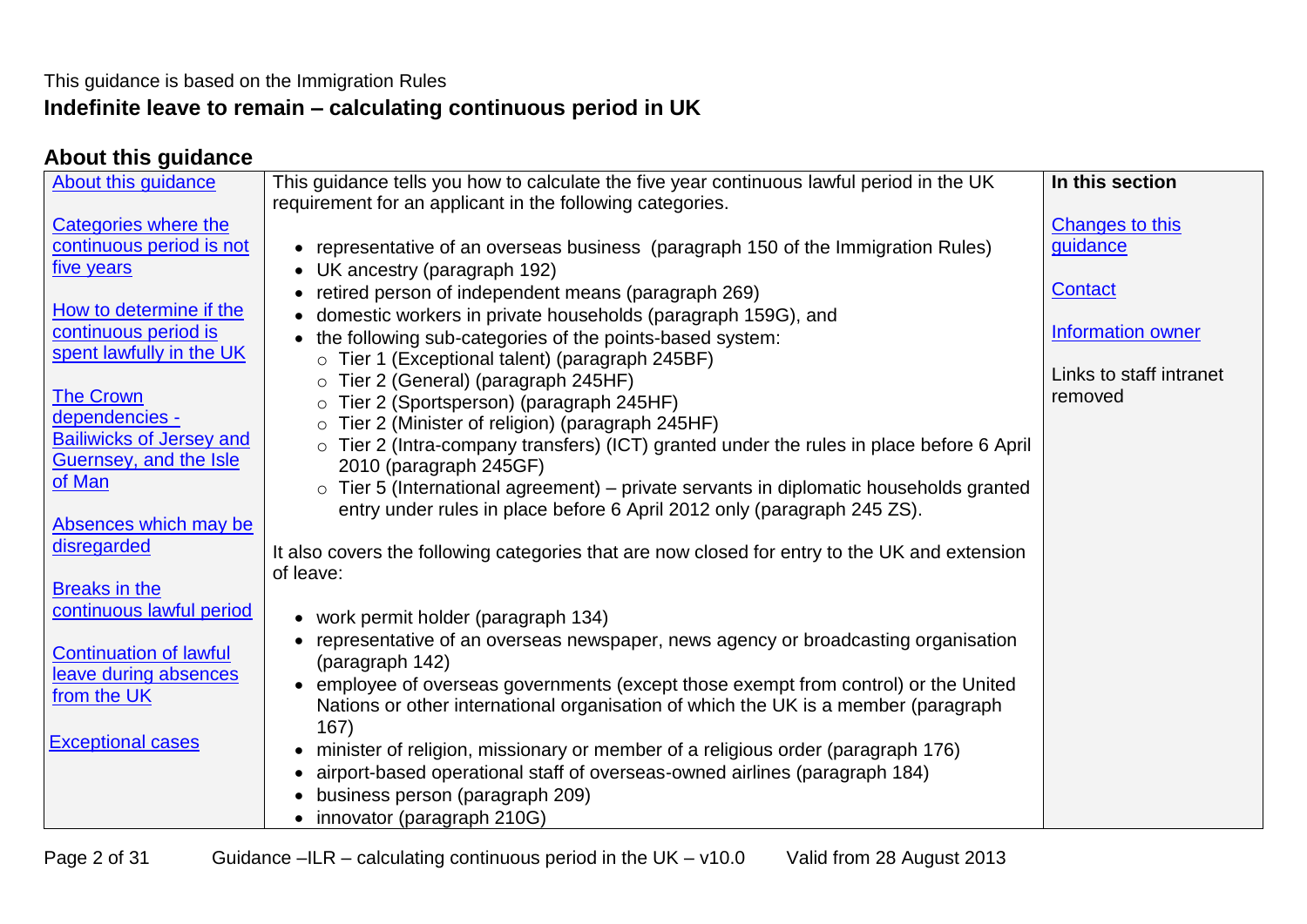| • investor (paragraph 230)                                                                                                                                           |  |
|----------------------------------------------------------------------------------------------------------------------------------------------------------------------|--|
| • writer, composer or artist (paragraph 238)                                                                                                                         |  |
| • highly-skilled migrant programme (paragraph 135G)                                                                                                                  |  |
| • private servants in diplomatic households (paragraph 158)                                                                                                          |  |
| person established in business under a European Community (EC) Association<br>$\bullet$<br>Agreement (paragraph 222)                                                 |  |
| Tier 1 (General) (paragraph 245CD) is closed for entry to the UK but leave may be<br>extended under this route.                                                      |  |
| Changes to this guidance – This page tells you what has changed since the previous<br>version of this guidance.                                                      |  |
| Contacts – This page tells you who to contact for help if your senior caseworker or line<br>manager cannot answer your question.                                     |  |
| Information owner – This page tells you about this version of the guidance and who owns it.                                                                          |  |
| Safeguard and promote child welfare - This page explains your duty to safeguard and<br>promote the welfare of children and tells you where to find more information. |  |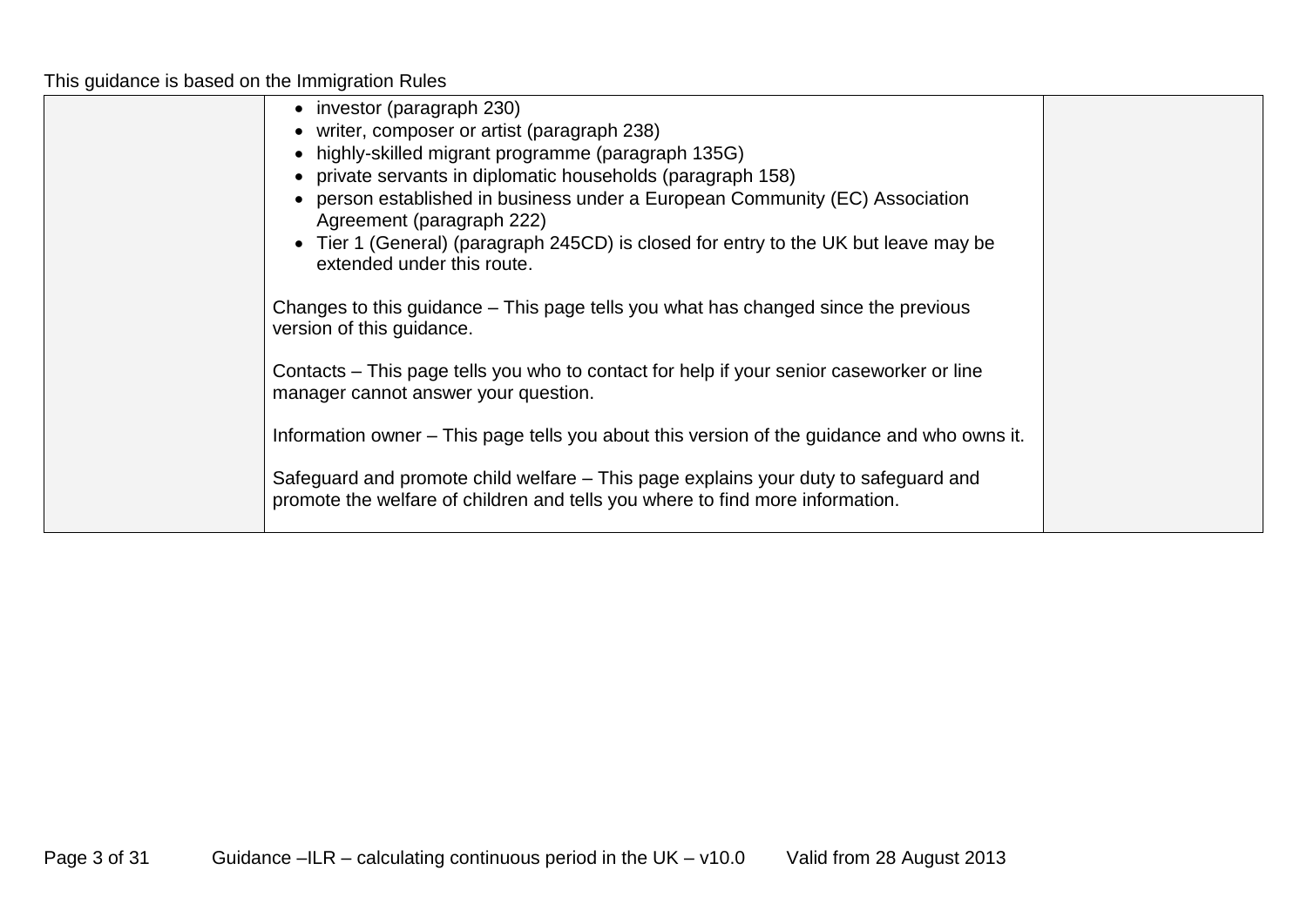# **Indefinite leave to remain – calculating continuous period in UK**

# <span id="page-3-0"></span>**Changes to this guidance**

| About this guidance<br>Categories where the                                                                                                                                                                                                                                            | UK guidance, with the most recent at the top. | This page lists changes to the indefinite leave to remain - calculating continuous period in                                                                                                                                                                                                                                                                                                                                     | <b>Related links</b><br><b>Continuation of lawful</b><br>leave during absences |
|----------------------------------------------------------------------------------------------------------------------------------------------------------------------------------------------------------------------------------------------------------------------------------------|-----------------------------------------------|----------------------------------------------------------------------------------------------------------------------------------------------------------------------------------------------------------------------------------------------------------------------------------------------------------------------------------------------------------------------------------------------------------------------------------|--------------------------------------------------------------------------------|
| continuous period is not                                                                                                                                                                                                                                                               | Date of the change                            | Details of the change                                                                                                                                                                                                                                                                                                                                                                                                            | from the UK                                                                    |
| five years                                                                                                                                                                                                                                                                             | 28 August 2013                                | Change request:                                                                                                                                                                                                                                                                                                                                                                                                                  |                                                                                |
| How to determine if the<br>continuous period is<br>spent lawfully in the UK<br><b>The Crown</b>                                                                                                                                                                                        |                                               | Continuation of lawful leave during<br>absences from the UK:<br>$\circ$ second paragraph, third bullet point<br>removed.                                                                                                                                                                                                                                                                                                         | See also<br><b>Contact</b><br><b>Information owner</b>                         |
| dependencies -<br><b>Bailiwicks of Jersey and</b><br>Guernsey, and the Isle<br>of Man<br>Absences which may be<br>disregarded<br><b>Breaks in the</b><br>continuous lawful period<br><b>Continuation of lawful</b><br>leave during absences<br>from the UK<br><b>Exceptional cases</b> | 25 July 2013                                  | Six month review by the modernised guidance<br>team and change request:<br>Absences which will not break continuity<br>in the continuous period:<br>fifth paragraph, final sentence has<br>$\circ$<br>been amended<br>$\circ$ new seventh paragraph<br>Continuation of lawful leave during<br>$\bullet$<br>absences from the UK:<br>$\circ$ second paragraph, first bullet point new<br>Minor housekeeping changes.<br>$\bullet$ | Links to staff intranet<br>removed                                             |
|                                                                                                                                                                                                                                                                                        |                                               |                                                                                                                                                                                                                                                                                                                                                                                                                                  |                                                                                |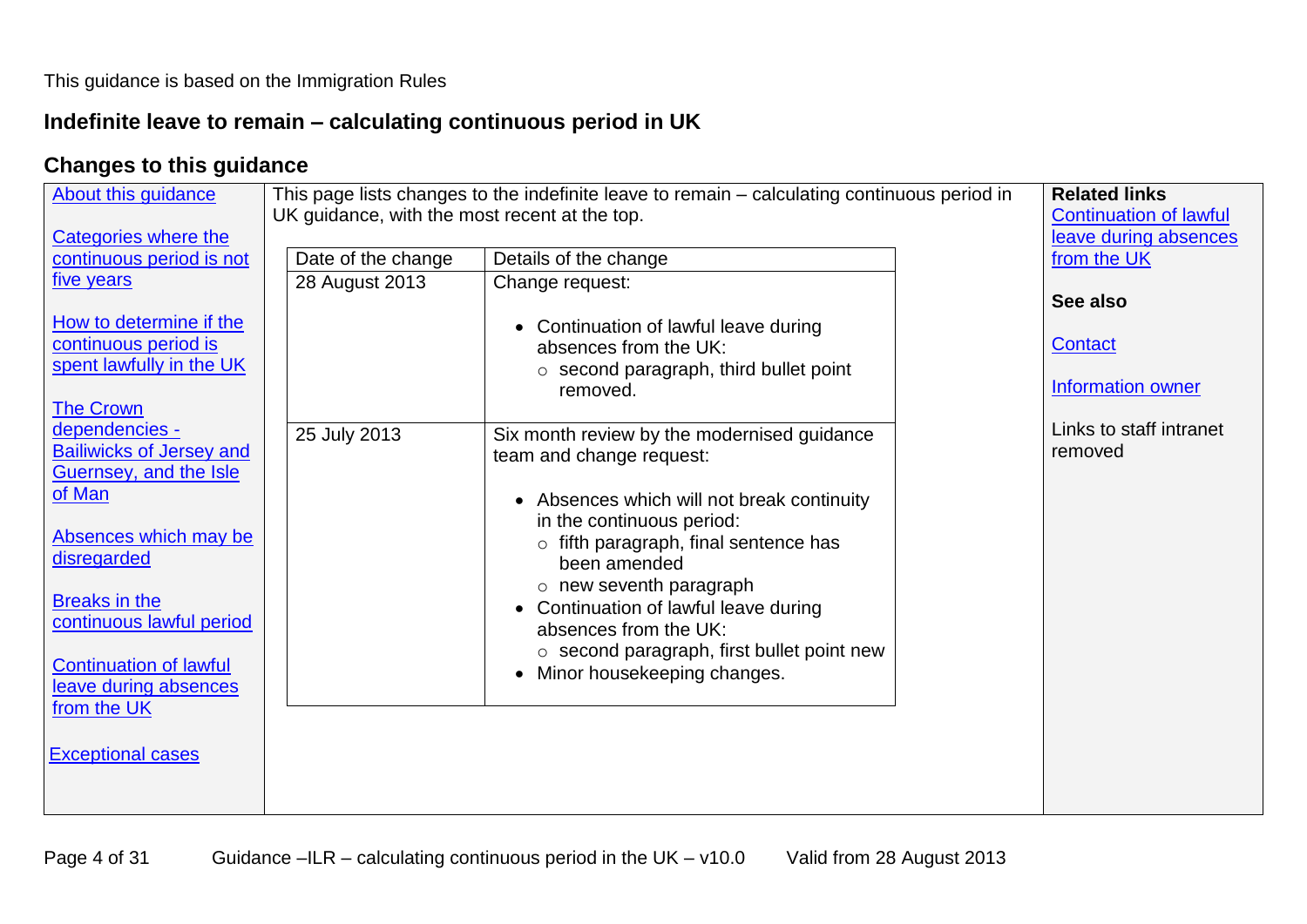|  | For previous changes to this guidance you will<br>find all earlier versions in the archive. |  |
|--|---------------------------------------------------------------------------------------------|--|
|  | See related link: ILR – calculating continuous<br>periods - archive.                        |  |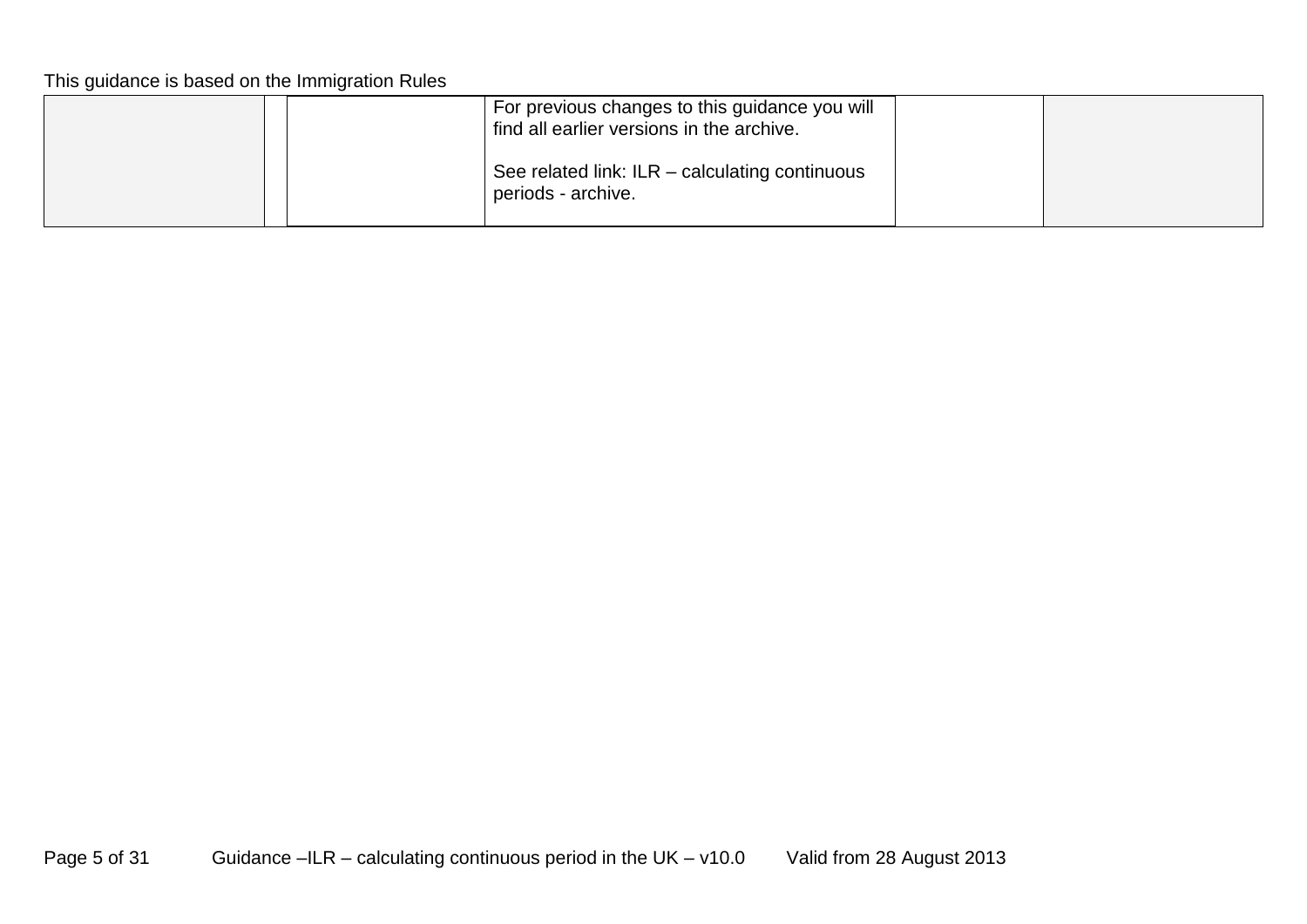# **Indefinite leave to remain – calculating continuous period in UK**

# <span id="page-5-0"></span>**Categories where the continuous period is not five years**

| About this guidance                                    | This page tells you which categories require less than the full five year period when<br>calculating continuous lawful leave.                                                       | Links to staff intranet<br>removed |
|--------------------------------------------------------|-------------------------------------------------------------------------------------------------------------------------------------------------------------------------------------|------------------------------------|
| Categories where the                                   |                                                                                                                                                                                     |                                    |
| continuous period is not                               | In the following work categories the continuous period may be less than five years provided                                                                                         |                                    |
| five years                                             | the criteria are met.                                                                                                                                                               |                                    |
| How to determine if the                                | <b>Tier 1 (Entrepreneur)</b>                                                                                                                                                        |                                    |
| continuous period is                                   | This also includes anyone whose previous leave was as an innovator (paragraph 245DF                                                                                                 |                                    |
| spent lawfully in the UK                               | and Appendix A, Table 6). Applicants may qualify for indefinite leave to remain after three or                                                                                      |                                    |
|                                                        | five years, depending on their level of investment and business activity.                                                                                                           |                                    |
| <b>The Crown</b>                                       |                                                                                                                                                                                     |                                    |
| dependencies -                                         | Tier 1 (Investor)                                                                                                                                                                   |                                    |
| <b>Bailiwicks of Jersey and</b>                        | (Paragraph 245EF and Appendix A, Table 9). Applicants may qualify for indefinite leave to                                                                                           |                                    |
| Guernsey, and the Isle                                 | remain after two, three or five years depending on their level of assets and investments.                                                                                           |                                    |
| of Man                                                 | For more information on Tier 1(Entrepreneur) and/or Tier 1 (Investor), see related links:                                                                                           |                                    |
| Absences which may be                                  |                                                                                                                                                                                     |                                    |
| disregarded                                            | • Part 6A of the Immigration Rules                                                                                                                                                  |                                    |
|                                                        | • Appendix A: Attributes.                                                                                                                                                           |                                    |
| <b>Breaks in the</b>                                   |                                                                                                                                                                                     |                                    |
| continuous lawful period                               | <b>Applications under Appendix S</b>                                                                                                                                                |                                    |
|                                                        | This is for applicants qualifying under the highly skilled migrant programme (HSMP) judicial                                                                                        |                                    |
| <b>Continuation of lawful</b><br>leave during absences | review (paragraph 135G and 245CD). Applicants may qualify for indefinite leave to remain                                                                                            |                                    |
| from the UK                                            | after four years if they applied to the HSMP before 3 April 2006, or five years if they applied<br>between 3 April 2006 and 7 November 2006. For more information see related link: |                                    |
|                                                        | Appendix S: Highly Skilled Migrants Programme (HSMP).                                                                                                                               |                                    |
| <b>Exceptional cases</b>                               |                                                                                                                                                                                     |                                    |
|                                                        | <b>Nationality applications</b>                                                                                                                                                     |                                    |
|                                                        | The limits set out in this guidance apply to applications for indefinite leave to remain (ILR)                                                                                      |                                    |
|                                                        | only. The assessment of absences for nationality applications is different as they must not                                                                                         |                                    |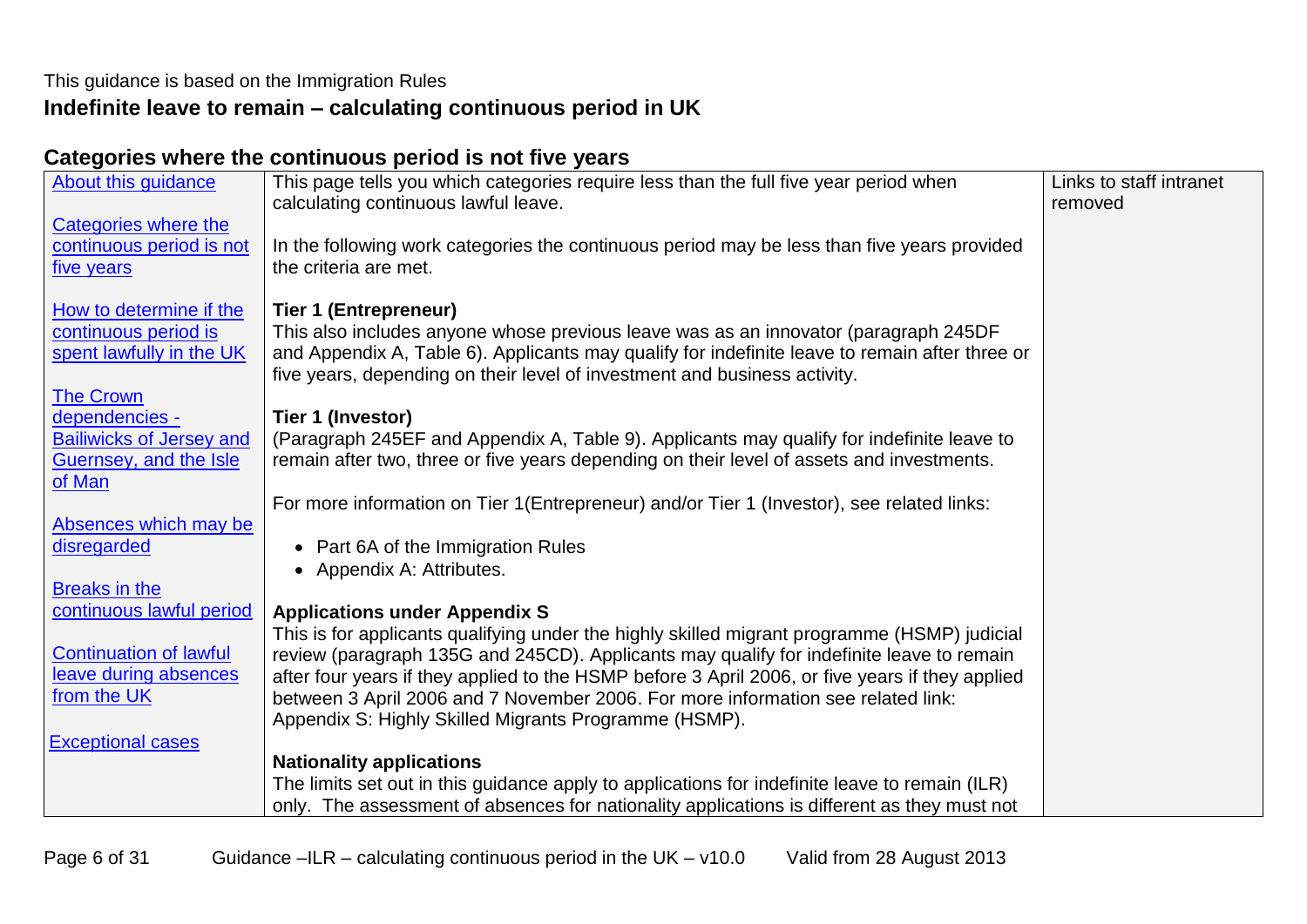| exceed 450 days during the qualifying period or 90 days in the final year of that period.<br>Lengthy absences taken during the continuous period for ILR can impact on the applicant's<br>ability to meet the residency requirements for nationality. For more information on<br>nationality please see link: Naturalisation at discretion. |  |
|---------------------------------------------------------------------------------------------------------------------------------------------------------------------------------------------------------------------------------------------------------------------------------------------------------------------------------------------|--|
| Long residence<br>This guidance does not apply to the continuous period requirement in long residence cases.<br>Separate guidance is available and must be referred to, see related link: Long residence and<br>private life.                                                                                                               |  |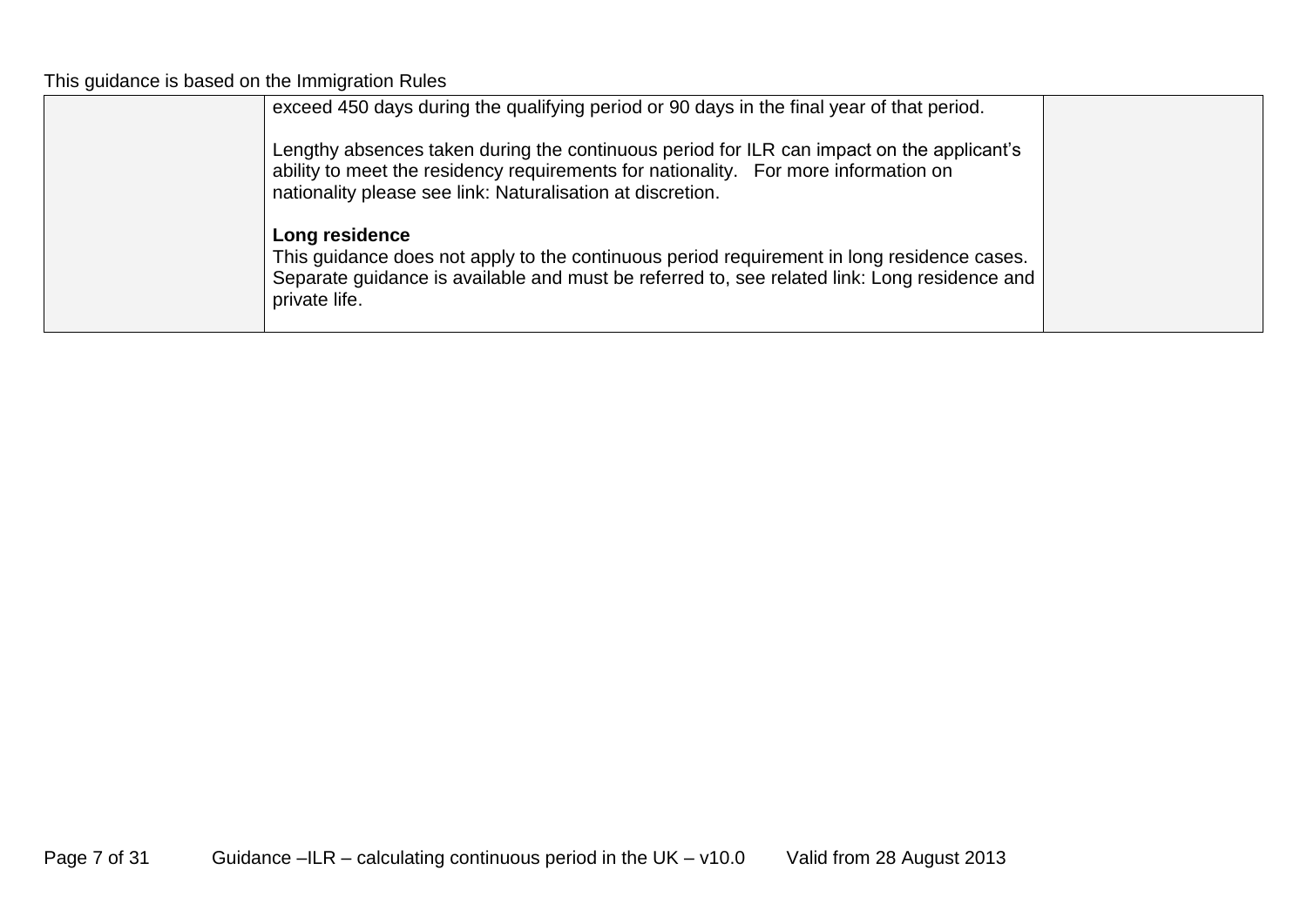# This guidance is based on the Immigration Rules **Indefinite leave to remain – calculating continuous period in UK**

# <span id="page-7-0"></span>**How to determine if the continuous period is spent lawfully in the UK**

| About this guidance                                                                   | This page tells you how to determine if the continuous period is spent lawfully in the UK.                                                                                                                                                                                           | Links to staff intranet<br>removed |
|---------------------------------------------------------------------------------------|--------------------------------------------------------------------------------------------------------------------------------------------------------------------------------------------------------------------------------------------------------------------------------------|------------------------------------|
| <b>Categories where the</b><br>continuous period is not<br>five years                 | The applicant must not have spent any of their time in the UK without valid leave to enter or<br>remain here (for more information see link on left: Breaks in continuous lawful leave).                                                                                             |                                    |
| How to determine if the<br>continuous period is                                       | Indefinite leave to remain (ILR) must be refused if the applicant does not meet the<br>continuous period requirement set out in the Immigration Rules.                                                                                                                               |                                    |
| spent lawfully in the UK<br><b>The Crown</b>                                          | The Secretary of State considers the granting of ILR in the UK to be a privilege and the<br>continuous period requirement is the minimum amount of time which a migrant must spend<br>in employment or being economically active in the UK before being eligible to qualify for ILR. |                                    |
| dependencies -<br><b>Bailiwicks of Jersey and</b><br>Guernsey, and the Isle<br>of Man | You must assess if the applicant has spent the required minimum time period in the UK as<br>well as whether they meet all of the other requirements for ILR set out in the Immigration<br>Rules.                                                                                     |                                    |
| Absences which may be<br>disregarded                                                  | When calculating if an applicant has met the continuous period requirement, you must<br>examine how many days absence from the UK they have accrued.                                                                                                                                 |                                    |
| <b>Breaks in the</b><br>continuous lawful period                                      | The applicant must provide reasons for these absences in all categories except:<br>Tier 1 (Investor)                                                                                                                                                                                 |                                    |
| <b>Continuation of lawful</b><br>leave during absences<br>from the UK                 | Tier 1 (Entrepreneur)<br>Tier 1 (Exceptional talent), and                                                                                                                                                                                                                            |                                    |
| <b>Exceptional cases</b>                                                              | highly skilled migrants (applying under Appendix S of the rules)<br>person established in business under the provisions of a European Community (EC)<br>Association Agreement (paragraph 222).                                                                                       |                                    |
|                                                                                       | The Secretary of State retains discretion under the Immigration Act 1971 to grant leave<br>outside the rules in exceptional cases. For more information on the circumstances where                                                                                                   |                                    |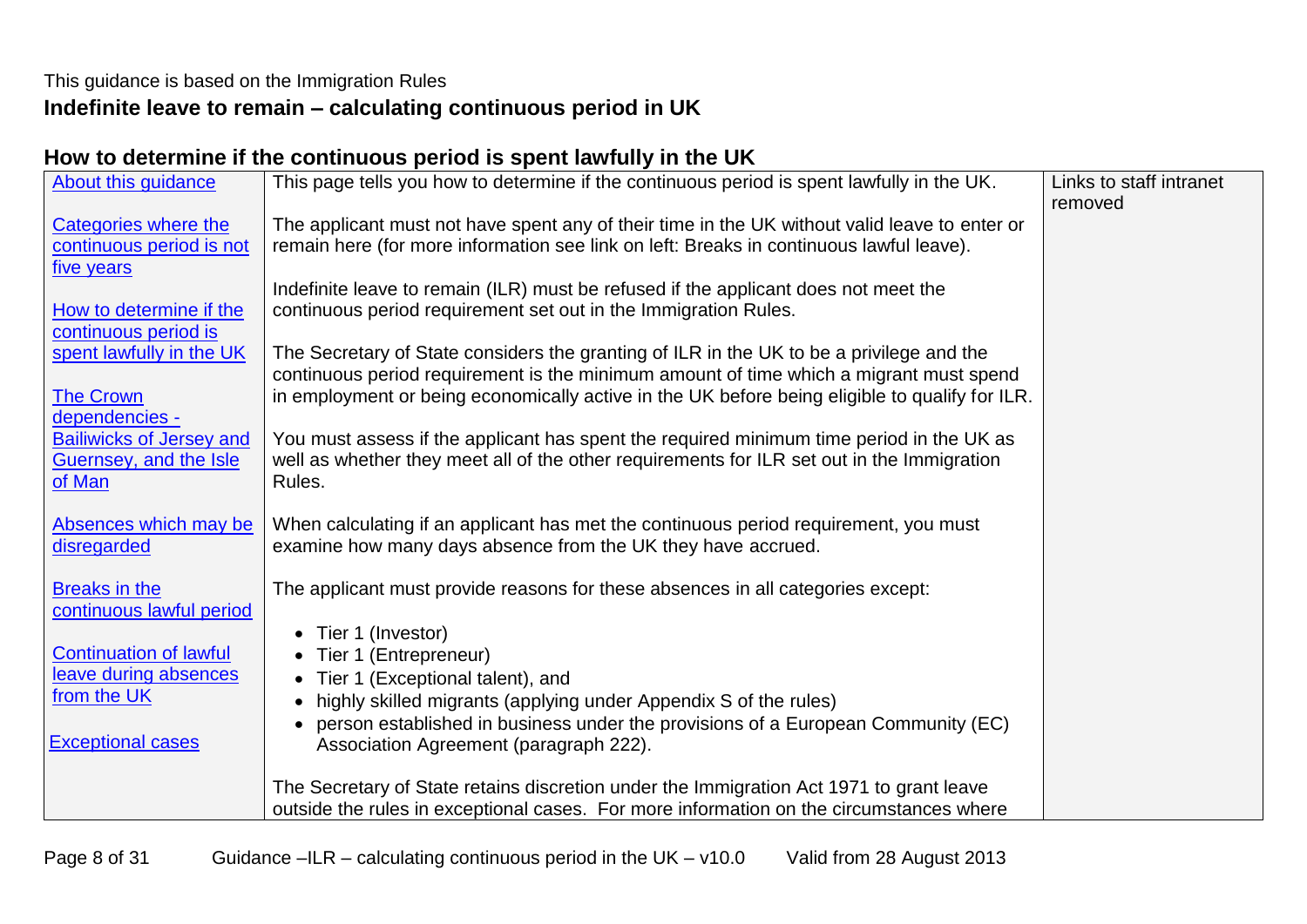| discretion can be considered in respect of the requirement to demonstrate a continuous<br>period in the UK see link on left: Exceptional cases.                                                                                            |  |
|--------------------------------------------------------------------------------------------------------------------------------------------------------------------------------------------------------------------------------------------|--|
| Definition of the UK<br>For immigration purposes 'UK' means Great Britain and Northern Ireland only.                                                                                                                                       |  |
| It does not include the Crown dependencies:                                                                                                                                                                                                |  |
| • the Channel Islands, and<br>• the Isle of Man.                                                                                                                                                                                           |  |
| However, paragraph 1(1) of schedule 4 to the Immigration Act 1971 (see related link) states<br>that, as the Crown dependencies form part of the Common Travel Area, leave granted there<br>is treated as if it had been granted in the UK. |  |
| You can include time spent in the Crown dependencies in a category equivalent to any<br>category of leave covered by this guidance toward ILR in the UK provided it meets the<br>Immigration Rules requirements.                           |  |
| For more information on the categories covered and the Immigration Rules, see link on left:<br>About this guidance, and related links:                                                                                                     |  |
| • Paragraph 128-199c of the Immigration Rules<br>• Paragraph 200-239 of the Immigration Rules, and<br>• Part 6A of the Immigration Rules.                                                                                                  |  |
| You must treat any time spent in the Crown dependencies during the continuous period with<br>leave not covered by this guidance as an absence from the UK.                                                                                 |  |
| For more information about the Crown dependencies and time spent there counting towards<br>continuous residence, see link on left.                                                                                                         |  |
| Any time spent working off shore on the UK continental shelf, beyond the 12 mile zone<br>defined as UK territorial waters does not count toward the continuous qualifying period for                                                       |  |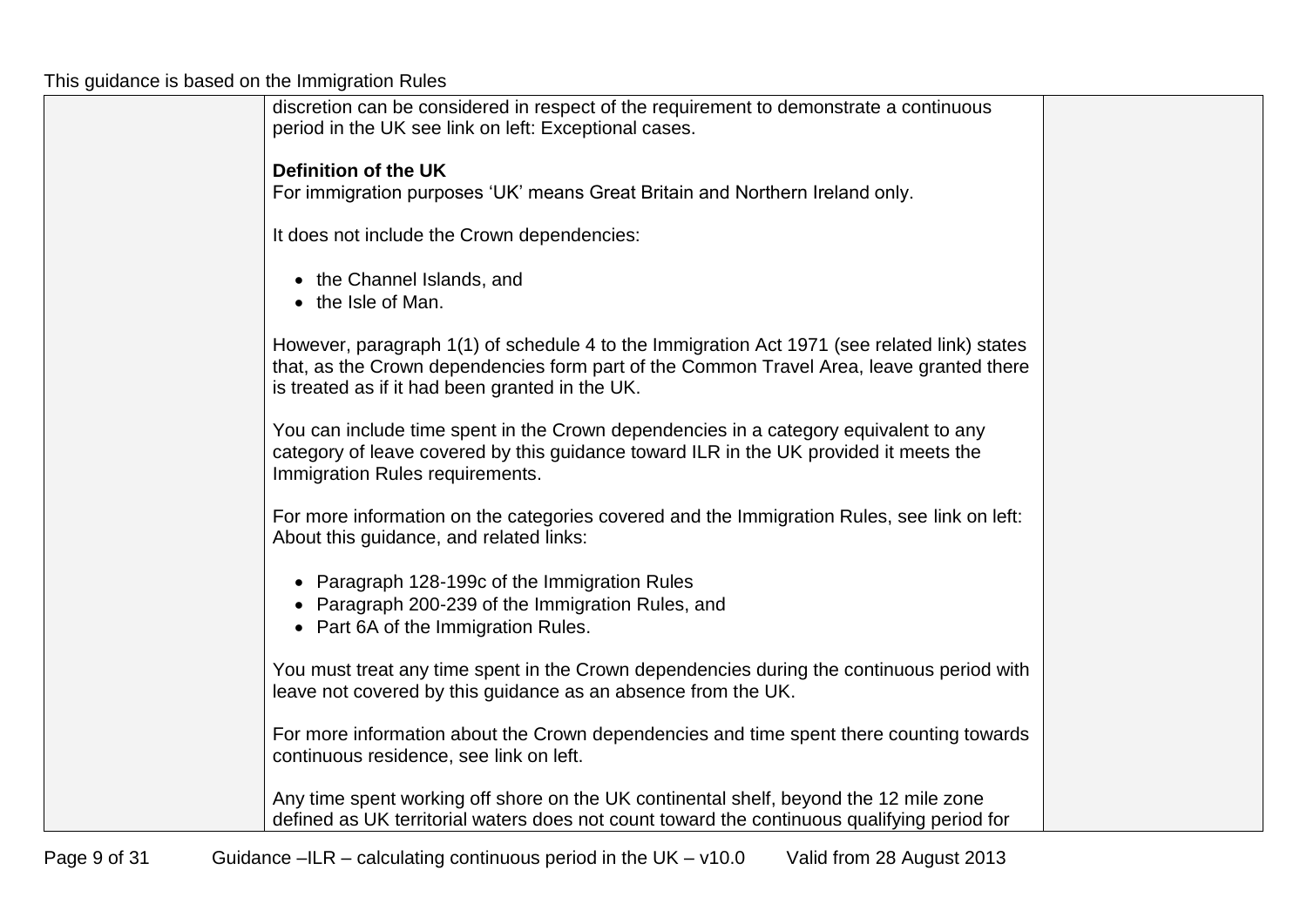| ILR, for example on ships or oil rigs. You must count this as an absence from the UK. |  |
|---------------------------------------------------------------------------------------|--|
|                                                                                       |  |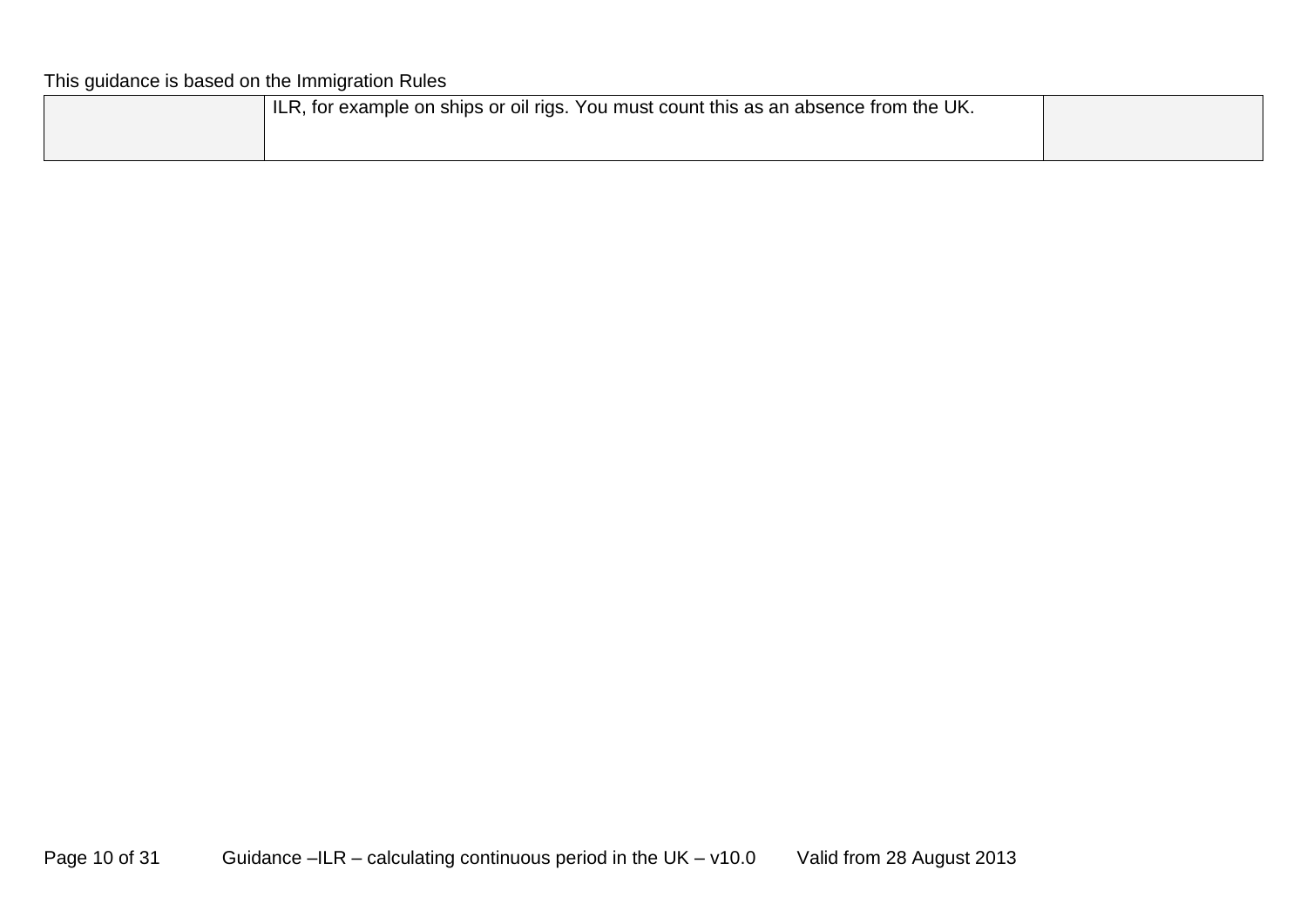# <span id="page-10-0"></span>**Indefinite leave to remain – calculating continuous period in UK**

## **The Crown dependencies - Bailiwicks of Jersey and Guernsey, and the Isle of Man**

| About this guidance           | This section tells you when time spent in the Crown dependencies will not break continuity | In this section           |
|-------------------------------|--------------------------------------------------------------------------------------------|---------------------------|
|                               | when you calculate if the applicant has met the continuous period requirement.             | Routes of entry to the    |
| Categories where the          |                                                                                            | <b>Crown dependencies</b> |
| continuous period is not      | The Bailiwick (jurisdiction) of Guernsey covers other Channel Islands including Sark and   |                           |
| five years                    | Alderney.                                                                                  | Continuous residence -    |
|                               |                                                                                            | does time spent in the    |
| How to determine if the       | Applicants must meet the continuous residence and, as appropriate, continuous              | Crown dependencies        |
| continuous period is          | employment requirements for indefinite leave to remain (ILR), during time spent in the     | count?                    |
| spent lawfully in the UK      | Crown dependencies.                                                                        |                           |
|                               |                                                                                            | Links to staff intranet   |
| Absences which may be         | They must also have complied with the terms of their leave. This means, they must:         | removed                   |
| disregarded                   |                                                                                            |                           |
| Breaks in the                 | not have breached the conditions of their stay, and<br>$\bullet$                           |                           |
| continuous lawful period      | be free from convictions in the Crown dependencies.<br>$\bullet$                           |                           |
|                               | For more information on considering whether time spent in a Crown dependency counts        |                           |
| <b>Continuation of lawful</b> | towards the continuous residence period, see related link.                                 |                           |
| leave during absences         |                                                                                            |                           |
| from the UK                   |                                                                                            |                           |
|                               |                                                                                            |                           |
| <b>Exceptional cases</b>      |                                                                                            |                           |
|                               |                                                                                            |                           |
|                               |                                                                                            |                           |
|                               |                                                                                            |                           |
|                               |                                                                                            |                           |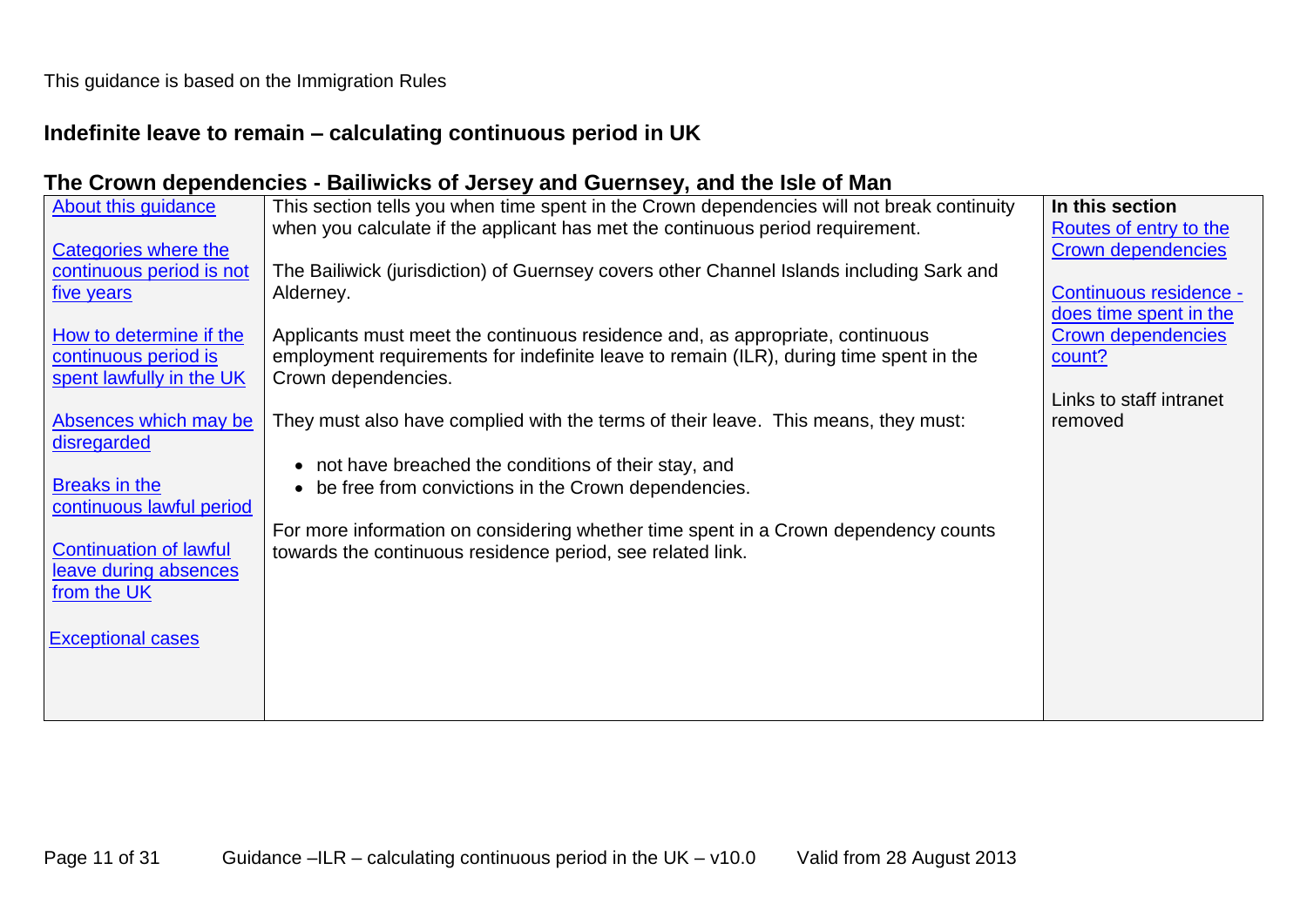# <span id="page-11-0"></span>This guidance is based on the Immigration Rules **Indefinite leave to remain - calculating continuous period in UK**

## **Routes of entry to the Crown dependencies**

| <b>About this guidance</b>                                                                                                                                                                                                                                                                                                                                                                                              |                        | This page tells you about the routes of entry for the Crown dependencies.                                                                                                                                                                                                                                                                                                                                                                                                                                                                                                                                                                                                                                                                                                                                                                                                                                                                                                                                                                                                                                                                                                            |                 |            |                    | In this section                                                                         |
|-------------------------------------------------------------------------------------------------------------------------------------------------------------------------------------------------------------------------------------------------------------------------------------------------------------------------------------------------------------------------------------------------------------------------|------------------------|--------------------------------------------------------------------------------------------------------------------------------------------------------------------------------------------------------------------------------------------------------------------------------------------------------------------------------------------------------------------------------------------------------------------------------------------------------------------------------------------------------------------------------------------------------------------------------------------------------------------------------------------------------------------------------------------------------------------------------------------------------------------------------------------------------------------------------------------------------------------------------------------------------------------------------------------------------------------------------------------------------------------------------------------------------------------------------------------------------------------------------------------------------------------------------------|-----------------|------------|--------------------|-----------------------------------------------------------------------------------------|
| <b>Categories where the</b><br>continuous period is not<br>five years<br>How to determine if the<br>continuous period is<br>spent lawfully in the UK<br><b>The Crown</b><br>dependencies -<br><b>Bailiwicks of Jersey and</b><br>Guernsey, and the Isle<br>of Man<br>Absences which may be<br>disregarded<br><b>Breaks in the</b><br>continuous lawful period<br><b>Continuation of lawful</b><br>leave during absences | $\bullet$<br>$\bullet$ | You must be aware the routes of entry to the Crown dependencies are broadly similar to the<br>UK, but there are some important differences. You must take these into account when you<br>assess if you can count Channel Islands or Isle of Man leave towards the continuous period<br>for indefinite leave to remain (ILR) in the UK. The differences are as follows:<br>The Isle of Man operates the same points-based system (PBS) as the UK. The only<br>exception is there is no Tier 1 (Exceptional talent) category.<br>Guernsey and Jersey continue to operate the work permit system and pre-PBS routes<br>for:<br>$\circ$ business persons<br>$\circ$ investors and writers, and<br>o artists categories.<br>• All three islands have the UK ancestry category.<br>Jersey and the Isle of Man have the category of overseas domestic workers in private<br>households.<br>• The rules are the same as the UK Immigration Rules for the overseas domestic<br>workers in private households and the UK ancestry categories.<br>The table below shows:<br>which leave categories each of the islands has or has had, and<br>if they are still open or closed to new entrants. |                 |            |                    | Continuous residence -<br>does time spent in the<br><b>Crown dependencies</b><br>count? |
| from the UK                                                                                                                                                                                                                                                                                                                                                                                                             |                        |                                                                                                                                                                                                                                                                                                                                                                                                                                                                                                                                                                                                                                                                                                                                                                                                                                                                                                                                                                                                                                                                                                                                                                                      |                 |            |                    |                                                                                         |
| <b>Exceptional cases</b>                                                                                                                                                                                                                                                                                                                                                                                                |                        | Leave category                                                                                                                                                                                                                                                                                                                                                                                                                                                                                                                                                                                                                                                                                                                                                                                                                                                                                                                                                                                                                                                                                                                                                                       | <b>Guernsey</b> | Jersey     | <b>Isle of Man</b> |                                                                                         |
|                                                                                                                                                                                                                                                                                                                                                                                                                         |                        | Work permit holder                                                                                                                                                                                                                                                                                                                                                                                                                                                                                                                                                                                                                                                                                                                                                                                                                                                                                                                                                                                                                                                                                                                                                                   | Yes (open)      | Yes (open) | Yes (closed)       |                                                                                         |
|                                                                                                                                                                                                                                                                                                                                                                                                                         |                        |                                                                                                                                                                                                                                                                                                                                                                                                                                                                                                                                                                                                                                                                                                                                                                                                                                                                                                                                                                                                                                                                                                                                                                                      |                 |            |                    |                                                                                         |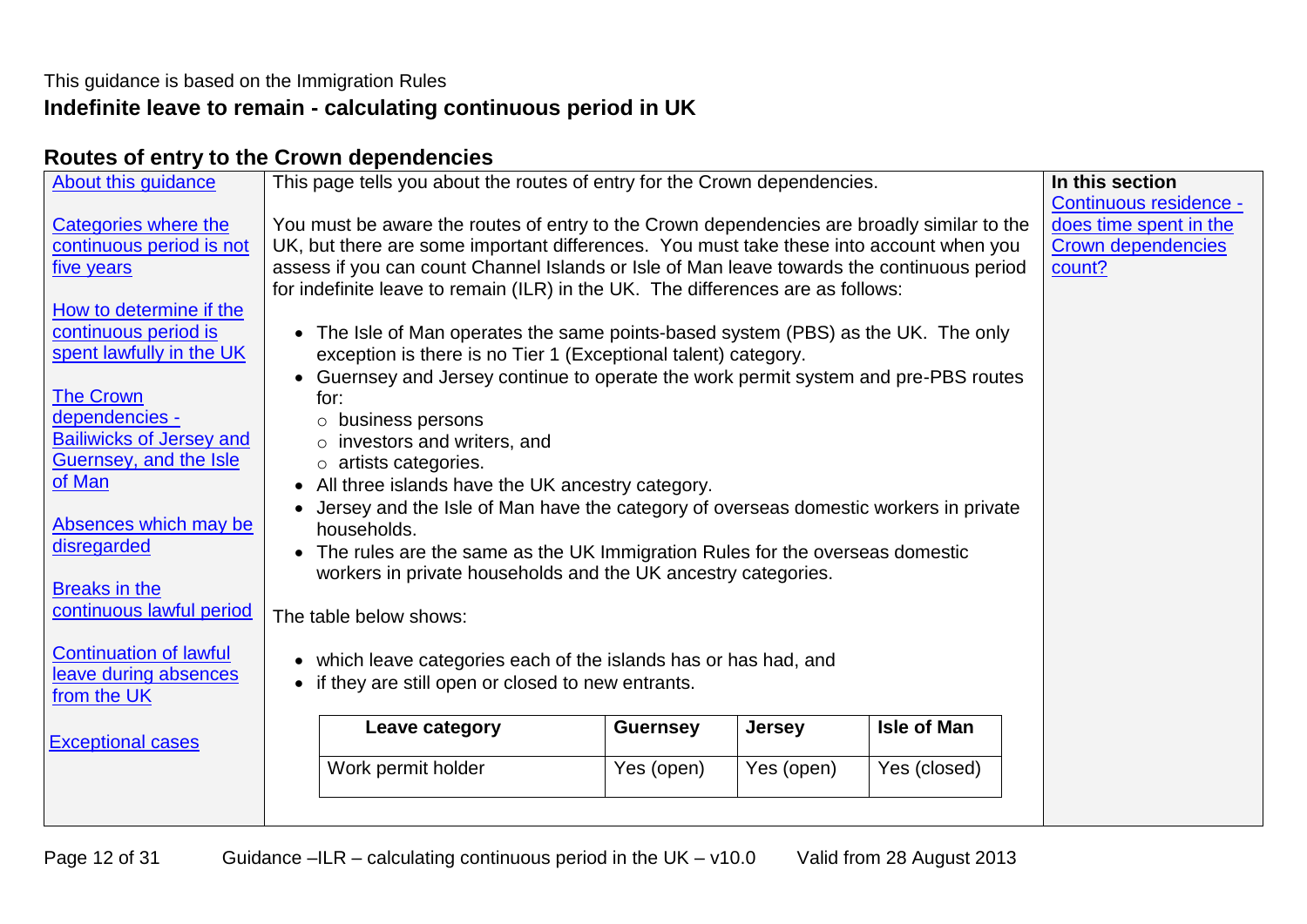| Private household                                          |            | Yes (open) | Yes (open)   |
|------------------------------------------------------------|------------|------------|--------------|
| <b>UK</b> ancestry                                         | Yes (open) | Yes (open) | Yes (open)   |
| Minister of religion                                       | Yes (open) | No         | Yes (closed) |
| <b>Businessperson</b>                                      | Yes (open) | Yes (open) | Yes (closed) |
| Investor                                                   | Yes (open) | Yes (open) | Yes (closed) |
| Writer, Composer, Artist                                   | Yes (open) | Yes (open) | Yes (closed) |
| Highly skilled migrant                                     | <b>No</b>  | <b>No</b>  | Yes (closed) |
| Tier 1 (General)                                           | <b>No</b>  | No         | Yes (open)   |
| Tier 1 (Investor)                                          | <b>No</b>  | <b>No</b>  | Yes (open)   |
| Tier 1 (Entrepreneur)                                      | <b>No</b>  | <b>No</b>  | Yes (open)   |
| Tier 1 (Exceptional talent)                                | <b>No</b>  | <b>No</b>  | <b>No</b>    |
| Tier 2 (Intra-company transfer)                            | <b>No</b>  | <b>No</b>  | Yes (open)   |
| Tier 2:                                                    | <b>No</b>  | <b>No</b>  | Yes (open)   |
| (General)<br>(Sportsperson), and<br>(Minister of religion) |            |            |              |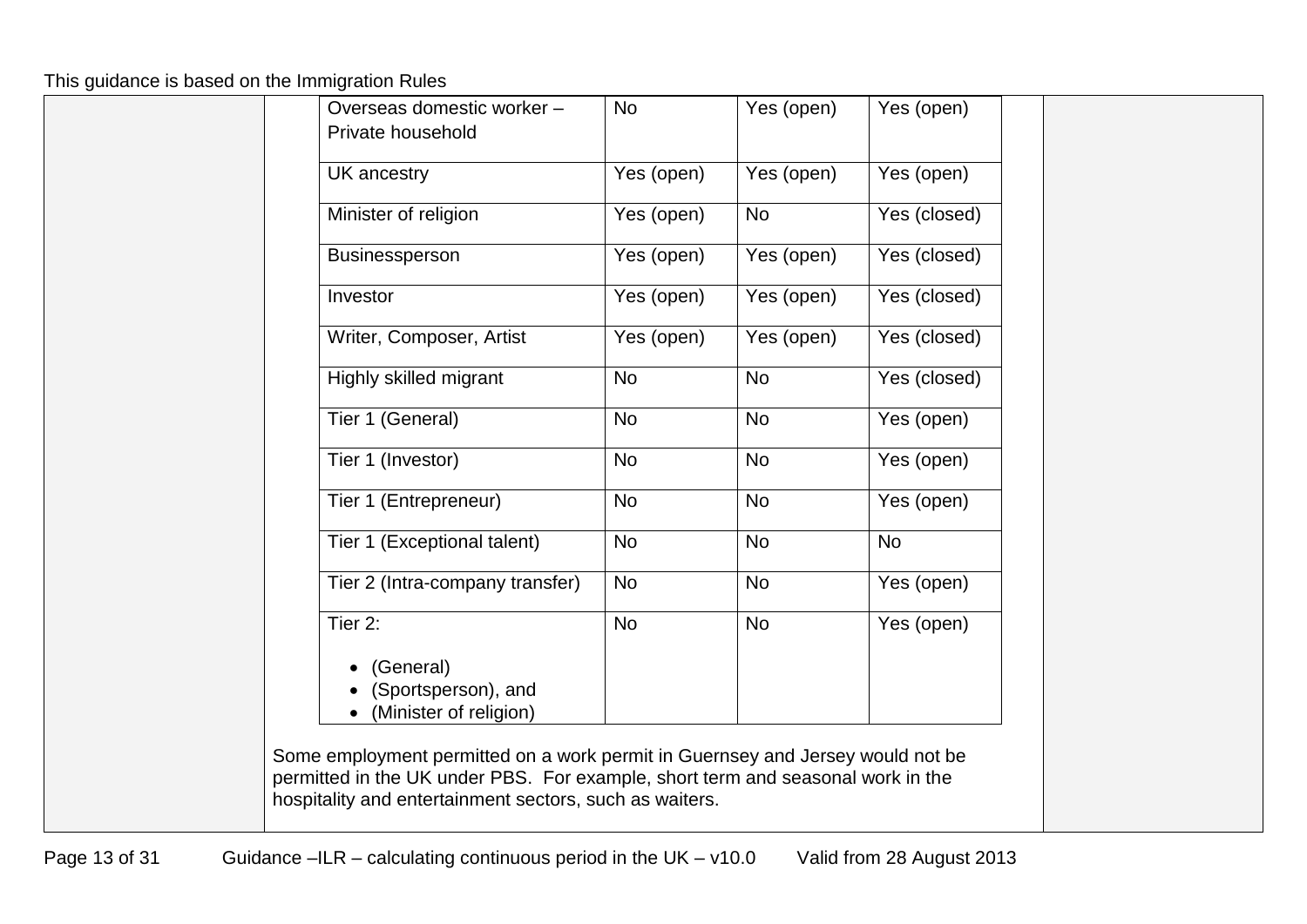| Below are some differences and similarities to take into account when you consider if you<br>can count leave spent in the Crown dependencies towards the continuous period.                                                                                                                                                                                                                                                                                                                                                                                    |  |
|----------------------------------------------------------------------------------------------------------------------------------------------------------------------------------------------------------------------------------------------------------------------------------------------------------------------------------------------------------------------------------------------------------------------------------------------------------------------------------------------------------------------------------------------------------------|--|
| Jersey issues work permits in any category.                                                                                                                                                                                                                                                                                                                                                                                                                                                                                                                    |  |
| In Guernsey:                                                                                                                                                                                                                                                                                                                                                                                                                                                                                                                                                   |  |
| • Work permits are issued in the following sectors:<br>$\circ$ finance<br>$\circ$ health<br>$\circ$ education<br>$\circ$ veterinary<br>$\circ$ export industry, and<br>$\circ$ hotel and catering.<br>• Other sectors are considered on a case by case basis if there is an economic need for<br>the post to be filled by a migrant worker.<br>Both Jersey and Guernsey:<br>• have a resident labour market test<br>• require the migrant worker's salary to be the going rate, and<br>• have an English language and Knowledge of Life test at the ILR stage. |  |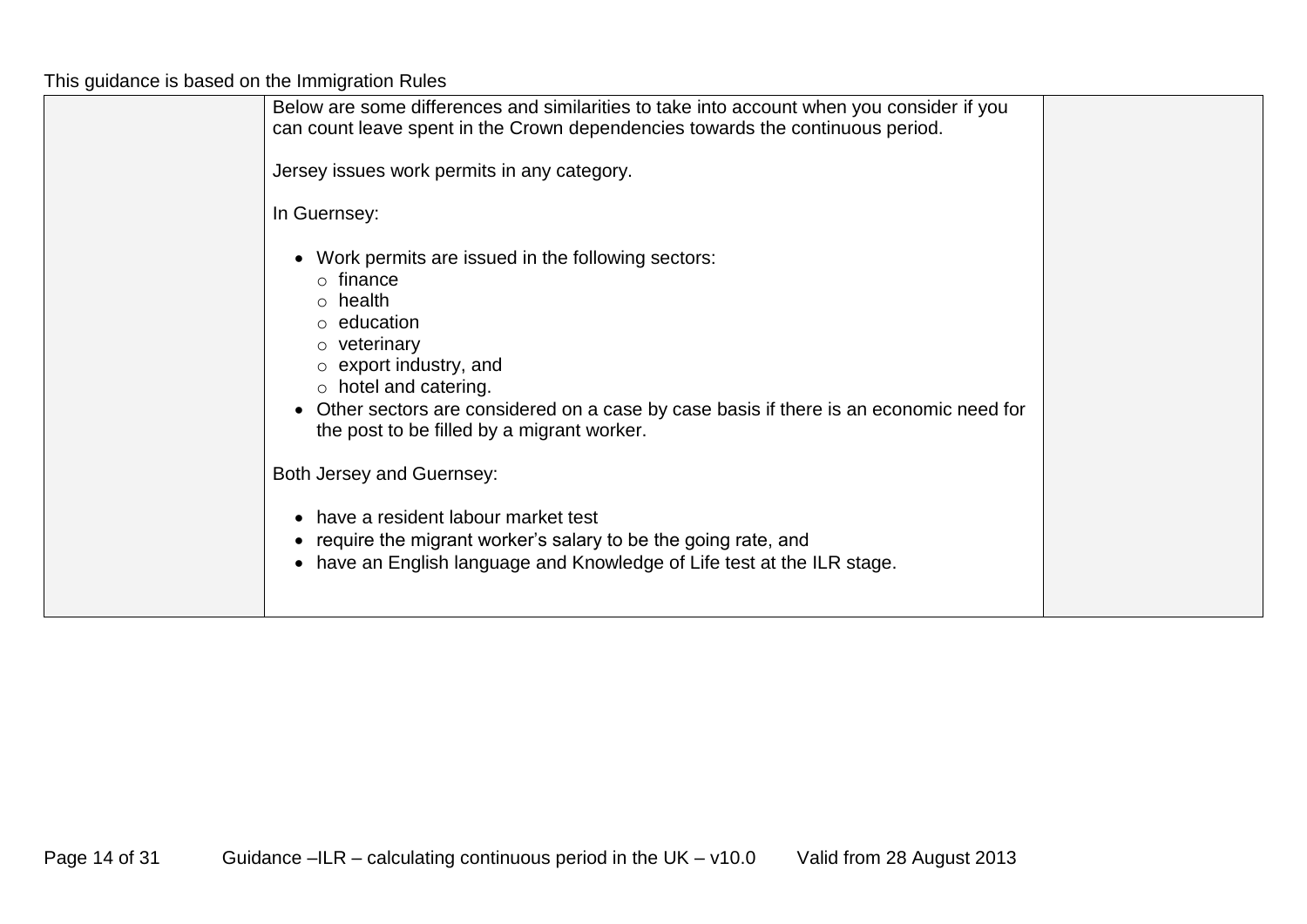#### <span id="page-14-0"></span>This guidance is based on the Immigration Rules **Indefinite leave to remain - calculating continuous period in UK**

## **Continuous residence - does time spent in the Crown dependencies count?**

| About this guidance             |                                                         | This page tells you how to consider if time spent in the Crown dependencies can be counted | In this section           |
|---------------------------------|---------------------------------------------------------|--------------------------------------------------------------------------------------------|---------------------------|
|                                 | towards the continuous residence requirement.           |                                                                                            | Routes of entry to the    |
| <b>Categories where the</b>     |                                                         |                                                                                            | <b>Crown dependencies</b> |
| continuous period is not        |                                                         | The Immigration Rules state the requirements for time spent in the Crown dependencies to   |                           |
| five years                      |                                                         | be counted towards the continuous residence period for indefinite leave to remain (ILR) in | Links to staff intranet   |
|                                 |                                                         | the categories covered by this guidance. For more information on the categories this       | removed                   |
| How to determine if the         | guidance covers, see link on left: About this guidance. |                                                                                            |                           |
| continuous period is            |                                                         |                                                                                            |                           |
| spent lawfully in the UK        | <b>Relevant parts of the Immigration Rules</b>          |                                                                                            |                           |
|                                 | Section of the rules                                    | What it applies to                                                                         |                           |
| <b>The Crown</b>                | Part 5 - paragraph 128A is relevant to:                 | • work permit holders                                                                      |                           |
| dependencies -                  |                                                         | pre-points-based system (PBS)                                                              |                           |
| <b>Bailiwicks of Jersey and</b> |                                                         | employment                                                                                 |                           |
| Guernsey, and the Isle          |                                                         | UK ancestry, and<br>$\bullet$                                                              |                           |
| of Man                          |                                                         | overseas domestic workers.                                                                 |                           |
|                                 | Part 6 – paragraph 200A is relevant to:                 | pre-PBS businesspersons<br>$\bullet$                                                       |                           |
| Absences which may be           |                                                         | investors<br>$\bullet$                                                                     |                           |
| disregarded                     |                                                         | innovators, and                                                                            |                           |
| <b>Breaks in the</b>            |                                                         | writers, composers and artists.<br>$\bullet$                                               |                           |
| continuous lawful period        | Part 6A (PBS) the relevant rules are:                   | • 245CD(k) and 245CD(l) – Tier 1 (General)                                                 |                           |
|                                 |                                                         | Appendix A, table 6, line 3 – Tier 1<br>$\bullet$                                          |                           |
| <b>Continuation of lawful</b>   |                                                         | (Entrepreneur)                                                                             |                           |
| leave during absences           |                                                         | Appendix A, table 9, lines 3 and 4 – Tier 1                                                |                           |
| from the UK                     |                                                         | (Investor)                                                                                 |                           |
|                                 |                                                         | • 245GF(i) – Tier 2 (Intra-company transfer)                                               |                           |
| <b>Exceptional cases</b>        |                                                         | • $245HF(h) - Tier 2$ :                                                                    |                           |
|                                 |                                                         | $\circ$ (General)                                                                          |                           |
|                                 |                                                         | (Sportsperson), and                                                                        |                           |
|                                 |                                                         | (Minister of religion).                                                                    |                           |
|                                 |                                                         |                                                                                            |                           |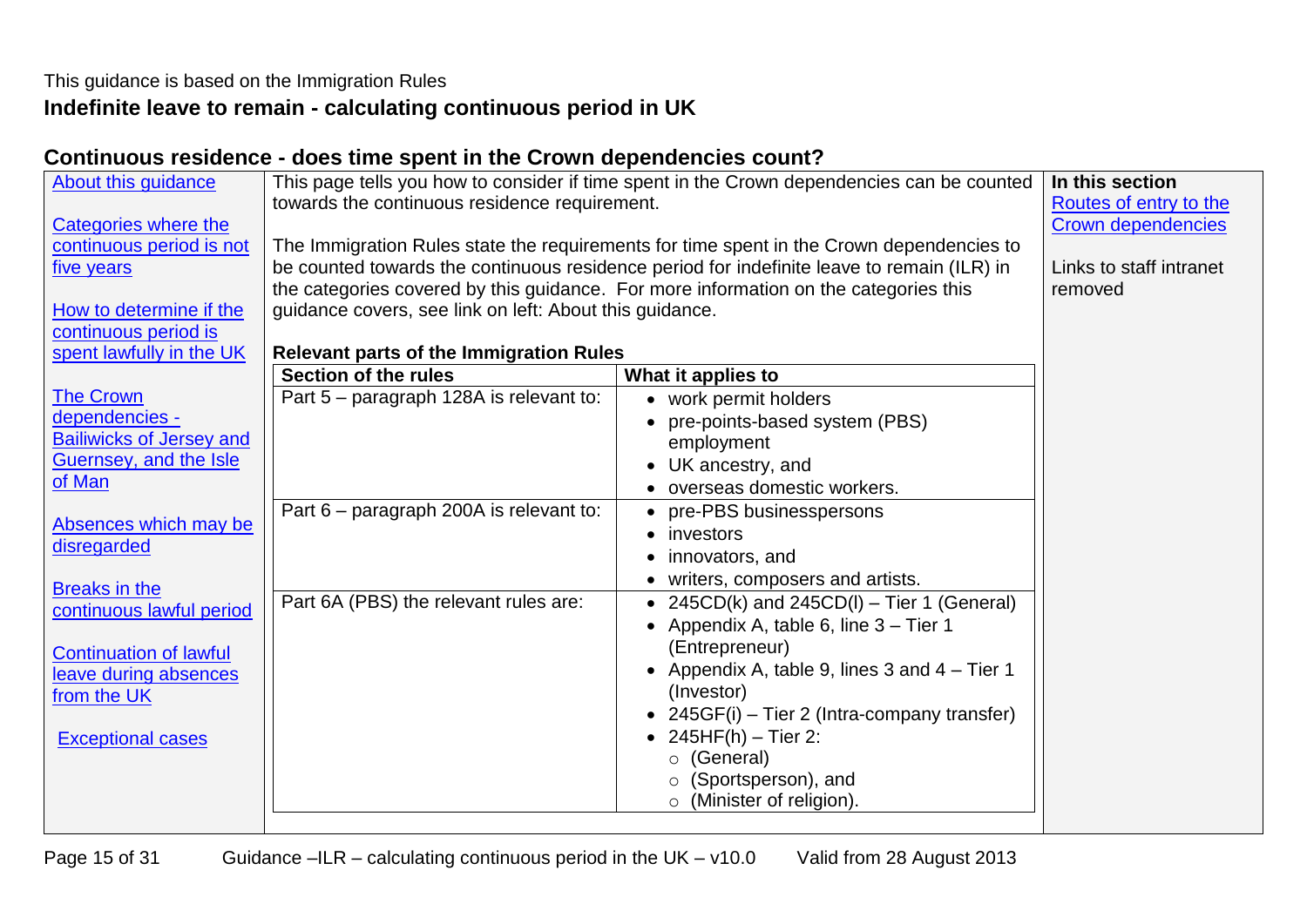| You may count time spent in the Crown dependencies towards the three, four or five year<br>qualifying period (depending upon category of leave) for ILR in the UK if the applicant has<br>met the following requirements:<br>• The applicant must:<br>$\circ$ be present in the UK, and<br>$\circ$ apply for ILR in the UK.<br>The applicant's most recent period of leave must:<br>$\circ$ have been granted in the UK, and<br>$\circ$ be in the category in which they are applying for ILR.<br>• You can only count Channel Islands and Isle of Man leave towards ILR if it was<br>granted in the same type of category, or equivalent, as to one specified by the<br>requirement for ILR in the UK. See table below.<br>If the applicant has been granted leave for employment in a Crown dependency, it<br>must have been for the same type of leave that would be granted in the UK. For<br>examples see table below.<br>The continuous residence and, where applicable, continuous employment<br>requirements in paragraphs 128A, 200A and 245AAA also apply to Channel Islands<br>and Isle of Man leave. You must apply the continuous residence and continuous<br>employment requirements to the time spent in the Crown dependency as you would if<br>the leave had been in the UK. The applicant must:<br>$\circ$ provide information about periods of absence<br>o the reasons for them, for more information, see link on left: Exceptional cases, and<br>$\circ$ not have outstanding convictions in the Crown dependency. |  |
|------------------------------------------------------------------------------------------------------------------------------------------------------------------------------------------------------------------------------------------------------------------------------------------------------------------------------------------------------------------------------------------------------------------------------------------------------------------------------------------------------------------------------------------------------------------------------------------------------------------------------------------------------------------------------------------------------------------------------------------------------------------------------------------------------------------------------------------------------------------------------------------------------------------------------------------------------------------------------------------------------------------------------------------------------------------------------------------------------------------------------------------------------------------------------------------------------------------------------------------------------------------------------------------------------------------------------------------------------------------------------------------------------------------------------------------------------------------------------------------------------------------------------------------|--|
| Restricted information – do not disclose – start of section                                                                                                                                                                                                                                                                                                                                                                                                                                                                                                                                                                                                                                                                                                                                                                                                                                                                                                                                                                                                                                                                                                                                                                                                                                                                                                                                                                                                                                                                              |  |
| The information in this page has been removed as it is restricted for internal Home Office<br>use only.                                                                                                                                                                                                                                                                                                                                                                                                                                                                                                                                                                                                                                                                                                                                                                                                                                                                                                                                                                                                                                                                                                                                                                                                                                                                                                                                                                                                                                  |  |
| Restricted information – do not disclose – end of section                                                                                                                                                                                                                                                                                                                                                                                                                                                                                                                                                                                                                                                                                                                                                                                                                                                                                                                                                                                                                                                                                                                                                                                                                                                                                                                                                                                                                                                                                |  |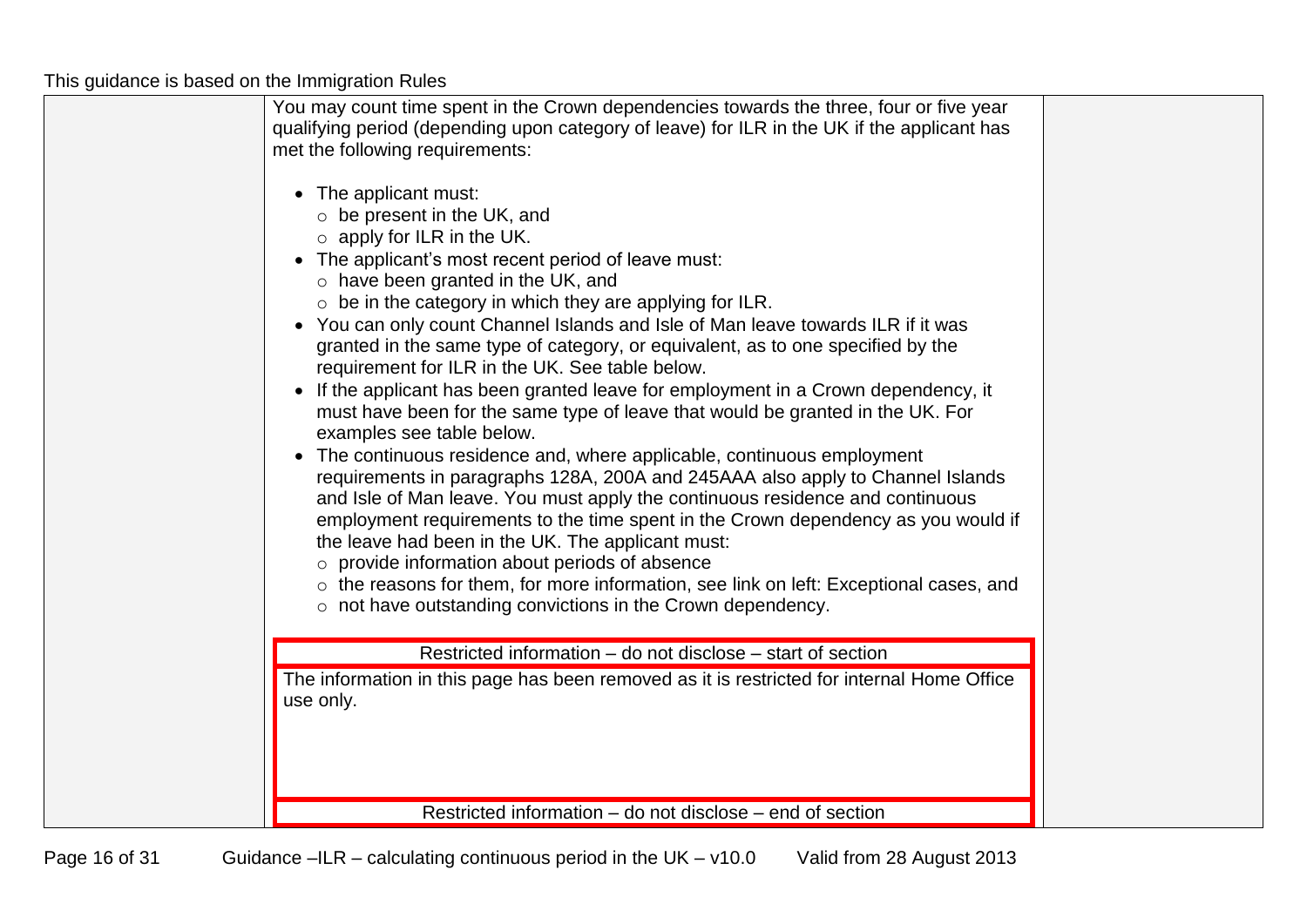| Category applying for ILR in UK | Any Crown dependency leave                     |
|---------------------------------|------------------------------------------------|
| A work permit holder            | Must be as a:                                  |
|                                 | work permit holder                             |
|                                 |                                                |
|                                 | highly skilled migrant, or                     |
|                                 | • self employed lawyer.                        |
| Tier 1 (Entrepreneur)           | Must be as:                                    |
|                                 | an entrepreneur                                |
|                                 | a business person (in Guernsey or Jersey since |
|                                 | 30 June 2008), or                              |
|                                 | an innovator.                                  |
|                                 |                                                |
| Tier 2 (General)                | Must be as a:                                  |
|                                 | • qualifying work permit holder since 27       |
|                                 | November 2008                                  |
|                                 | member of the operational ground staff of an   |
|                                 | overseas-owned airline                         |
|                                 | minister of religion                           |
|                                 | representative of an overseas business         |
|                                 | representative of an overseas newspaper        |
|                                 | Tier 1 migrant (other than Tier 1 (Post study  |
|                                 | work))                                         |
|                                 | highly skilled migrant                         |
|                                 | innovator                                      |
|                                 |                                                |
|                                 | Tier 2 (General)                               |
|                                 | Tier 2 (Sportsperson):                         |
|                                 | Tier 2 (Minister of religion)                  |
|                                 | Tier 2 (Intra-company transfer), or            |
|                                 | businessperson in Guernsey or Jersey since 30  |
|                                 | June 2008 or as a work permit holder.          |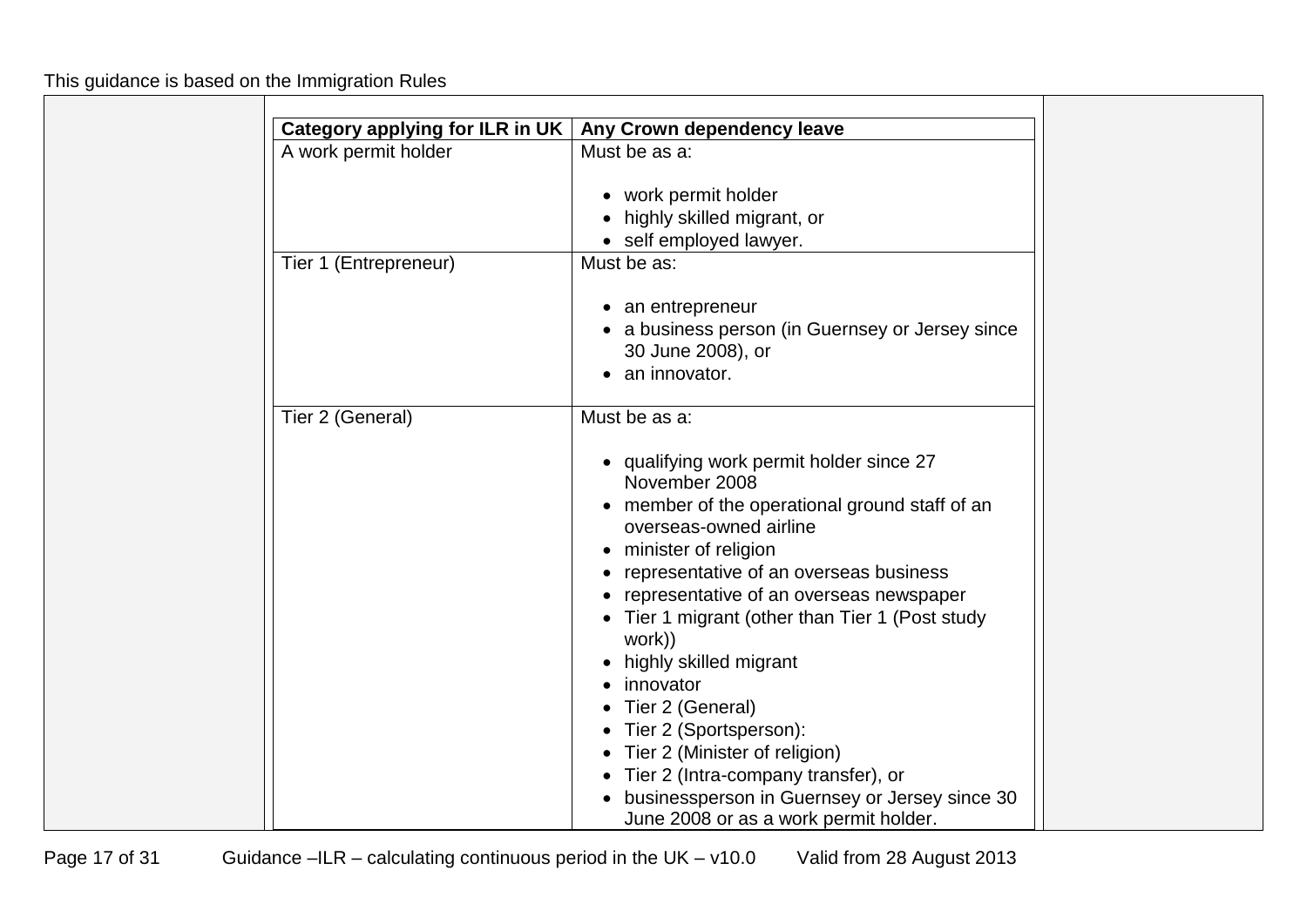| You must refer to the codes of practice in appendix J<br>of the Immigration Rules. For sportspersons,<br>including coaches, they must have been:                                                               |  |
|----------------------------------------------------------------------------------------------------------------------------------------------------------------------------------------------------------------|--|
| internationally established at the highest level,<br>$\bullet$<br>and<br>employed because they have made a significant<br>$\bullet$<br>contribution to the development of their sport at<br>the highest level. |  |
| For more information on appendix J of the<br>Immigration Rules: see related link.                                                                                                                              |  |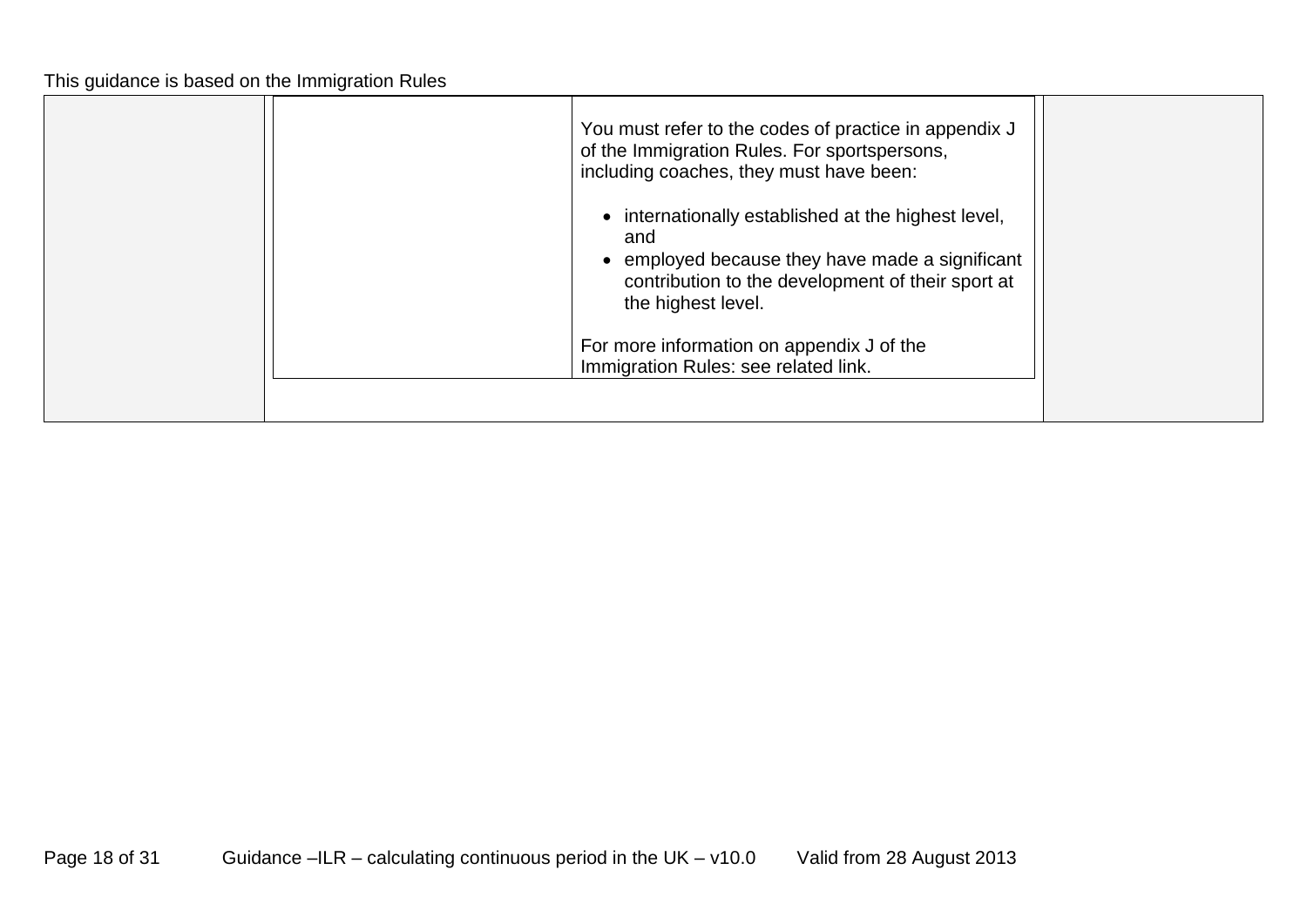# **Indefinite leave to remain – calculating continuous period in UK**

# <span id="page-18-0"></span>**Absences which will not break continuity in the continuous period**

| About this guidance                | This page tells you when absences will not break continuity when calculating if the          | Links to staff intranet |
|------------------------------------|----------------------------------------------------------------------------------------------|-------------------------|
|                                    | continuous period requirement has been met.                                                  | removed                 |
| <b>Categories where the</b>        |                                                                                              |                         |
| continuous period is not           | No more than 180 whole days absence are allowed in any of the five, two, three or four       |                         |
| five years                         | consecutive 12 month periods, depending on the category, preceding the date of the           |                         |
|                                    | application for indefinite leave to remain (ILR).                                            |                         |
| How to determine if the            |                                                                                              |                         |
| continuous period is               | The specified continuous period is counted backwards from the date of the ILR application.   |                         |
| spent lawfully in the UK           | For example, if the date of application is 11 November 2012, the consecutive periods would   |                         |
|                                    | be as follows:                                                                               |                         |
| Absences which may be              |                                                                                              |                         |
| disregarded                        | to 12 November 2011<br>11 November 2012<br>Year 1                                            |                         |
|                                    | 11 November 2011<br>to 12 November 2010<br>Year <sub>2</sub>                                 |                         |
| <b>The Crown</b><br>dependencies - | Year <sub>3</sub><br>11 November 2010<br>to 12 November 2009                                 |                         |
| <b>Bailiwicks of Jersey and</b>    | 11 November 2009<br>to 12 November 2008<br>Year 4                                            |                         |
| Guernsey, and the Isle             | 11 November 2008<br>to 12 November 2007<br>Year 5                                            |                         |
| of Man                             |                                                                                              |                         |
|                                    | Absences must be for a reason consistent with the original purpose of entry to the UK or for |                         |
| <b>Breaks in the</b>               | a serious or compelling compassionate reason in the following categories:                    |                         |
| continuous lawful period           | • work permit holder                                                                         |                         |
|                                    | representative of an overseas newspaper, news agency or broadcasting organisation            |                         |
| <b>Continuation of lawful</b>      | representative of an overseas business                                                       |                         |
| leave during absences              | • employee of overseas governments (except those exempt from control) or the United          |                         |
| from the UK                        | Nations (UN) or other international organisation of which the UK is a member                 |                         |
|                                    | minister of religion, missionary or member of a religious order                              |                         |
| <b>Exceptional cases</b>           | airport-based operational staff of overseas-owned airlines                                   |                         |
|                                    | private servants in diplomatic households                                                    |                         |
|                                    | domestic workers in private households                                                       |                         |
|                                    | • person established in business under a European Community (EC) Association                 |                         |
|                                    |                                                                                              |                         |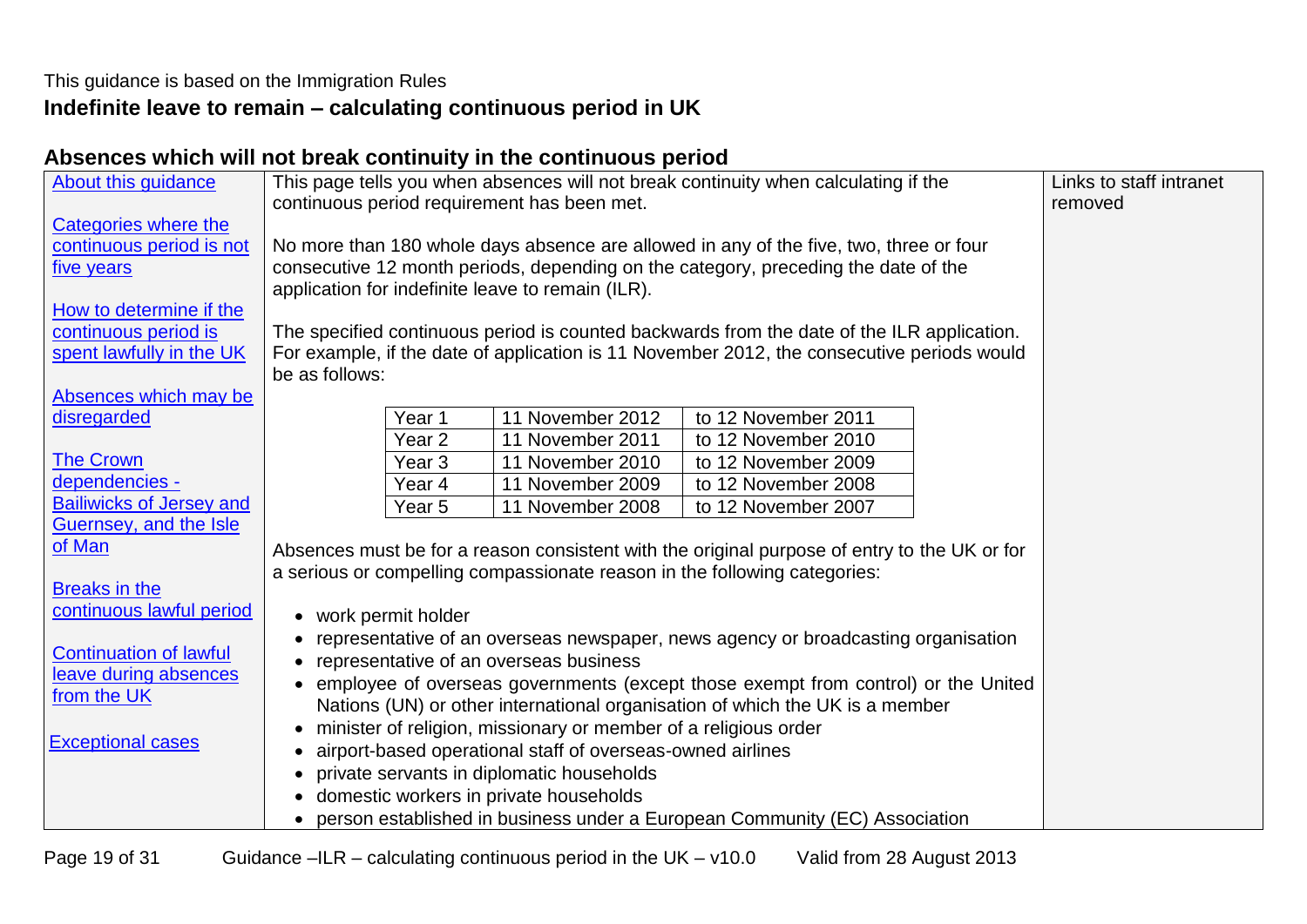| Agreement                                                                                                                                                                                                                                                                                                                                                                |  |
|--------------------------------------------------------------------------------------------------------------------------------------------------------------------------------------------------------------------------------------------------------------------------------------------------------------------------------------------------------------------------|--|
| And the following sub categories of the points-based system                                                                                                                                                                                                                                                                                                              |  |
| • Tier 1 (General)<br>• Tier 2 (Intra-company transfer)<br>• Tier 2 (General)<br>• Tier 2 (Minister of religion)<br>• Tier 2 (Sportsperson)<br>• Tier 5 International Agreement (private servants in diplomatic households granted<br>under rules in place before 6 April 2012 only).                                                                                    |  |
| Absences must be connected to the applicant's sponsored or permitted employment, or the<br>permitted economic activity being carried out in the UK, for example, business trips or short<br>secondments. This also includes, any paid annual leave which must be assessed on a case<br>by case basis and must be in line with the UK statutory annual leave entitlement. |  |
| Evidence in the form of a letter from the employer setting out the reasons for the absences,<br>including annual leave, must be provided. Tier 1 (General) applicants who are self-<br>employed or in business must provide a letter of explanation of their business-related<br>absences, including any time spent on holiday outside the UK.                           |  |
| However, time spent absent from the UK for extended periods, particularly if the business is<br>not continuing, would not be allowed                                                                                                                                                                                                                                     |  |
| Compassionate reasons will vary but can include:                                                                                                                                                                                                                                                                                                                         |  |
| • serious illness of the applicant or a close relative<br>$\bullet$ a conflict, or<br>• a natural disaster, for example, volcanic eruption or tsunami.                                                                                                                                                                                                                   |  |
| Evidence in the form of a letter from the applicant setting out the reason for the absence and<br>documents of support must be provided. For example:                                                                                                                                                                                                                    |  |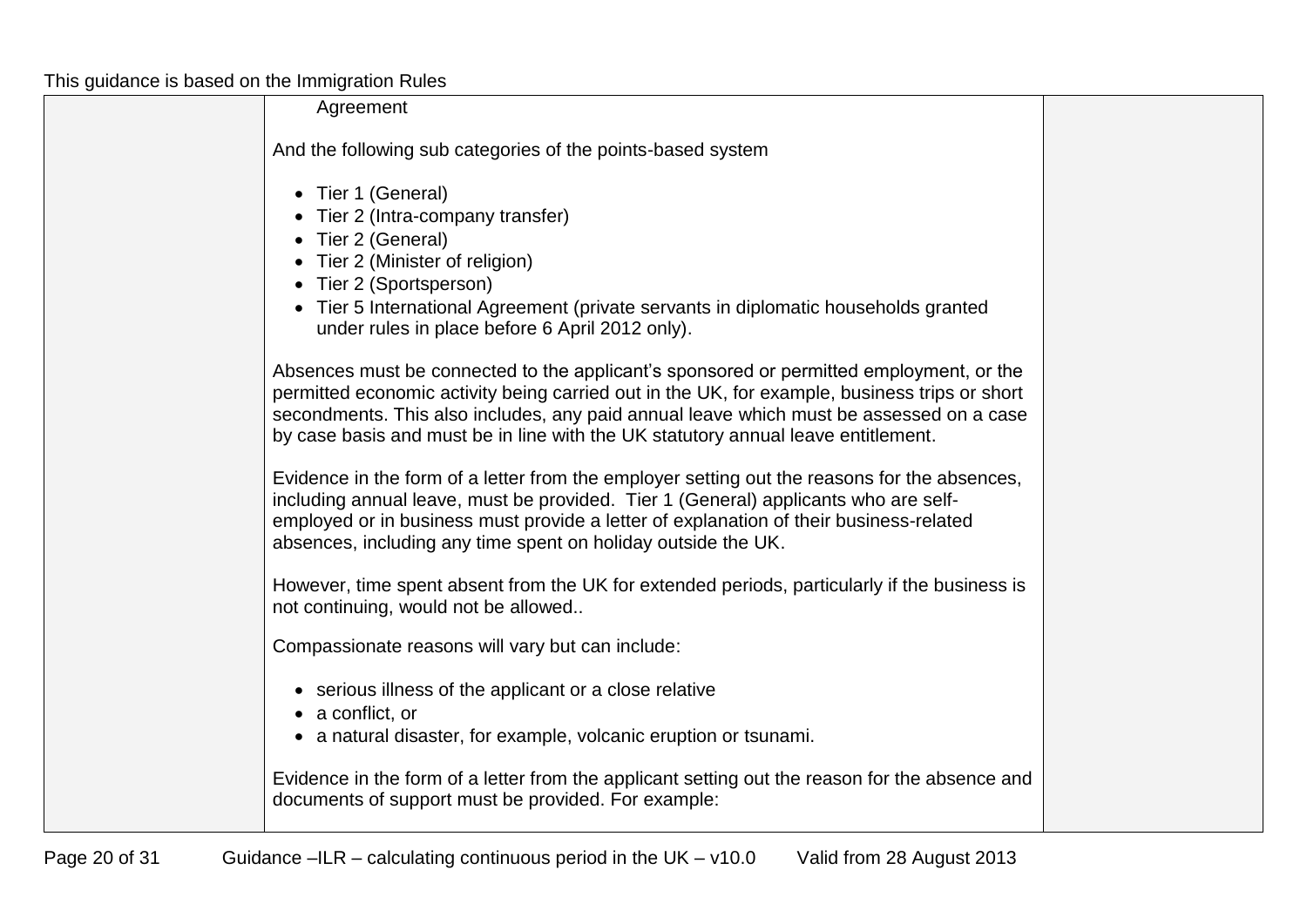| • medical certificates                                                                                                                                                                                                                                                                                                                                                                                                                                                      |  |
|-----------------------------------------------------------------------------------------------------------------------------------------------------------------------------------------------------------------------------------------------------------------------------------------------------------------------------------------------------------------------------------------------------------------------------------------------------------------------------|--|
| • birth or death certificates<br>• evidence of disruption to travel arrangements.                                                                                                                                                                                                                                                                                                                                                                                           |  |
|                                                                                                                                                                                                                                                                                                                                                                                                                                                                             |  |
| In the following categories, absences must be for reasons connected with the applicant's<br>purpose for being in the UK or for serious or compelling compassionate reasons. Evidence,<br>as specified above, must be provided for compelling or compassionate reasons only:                                                                                                                                                                                                 |  |
| • UK ancestry<br>• business person<br>investor<br>• innovator<br>• writer, composer, or artist<br>• retired person of independent means<br>• highly skilled migrant programme (not applying under Appendix S of the rules)                                                                                                                                                                                                                                                  |  |
| For the Tier 1 (Investor), Tier 1 (Entrepreneur), Tier 1 (Exceptional talent) and highly skilled<br>migrant (applying under Appendix S of the rules) categories there is no requirement to give<br>a reason for absences if they do not exceed 180 days in any of the five, four, three or two<br>consecutive 12 month periods of the continuous period, depending on the category, counted<br>backwards from the date of application for indefinite leave to remain (ILR). |  |
| Only whole days absences are counted. Part day absences, for example, less than 24<br>hours duration are not counted.                                                                                                                                                                                                                                                                                                                                                       |  |
| The period between entry clearance being issued and the applicant entering the UK may be<br>counted toward the qualifying period, as long as it does not exceed 90 days. This can occur<br>if the applicant is delayed travelling to the UK. Provided the period of delay does not exceed<br>90 days, it will not be counted as an absence.                                                                                                                                 |  |
| If the absences are connected to other employment outside the UK, which demonstrates the<br>UK employment is secondary, these are not permitted absences, and the continuous period<br>requirement is considered broken.                                                                                                                                                                                                                                                    |  |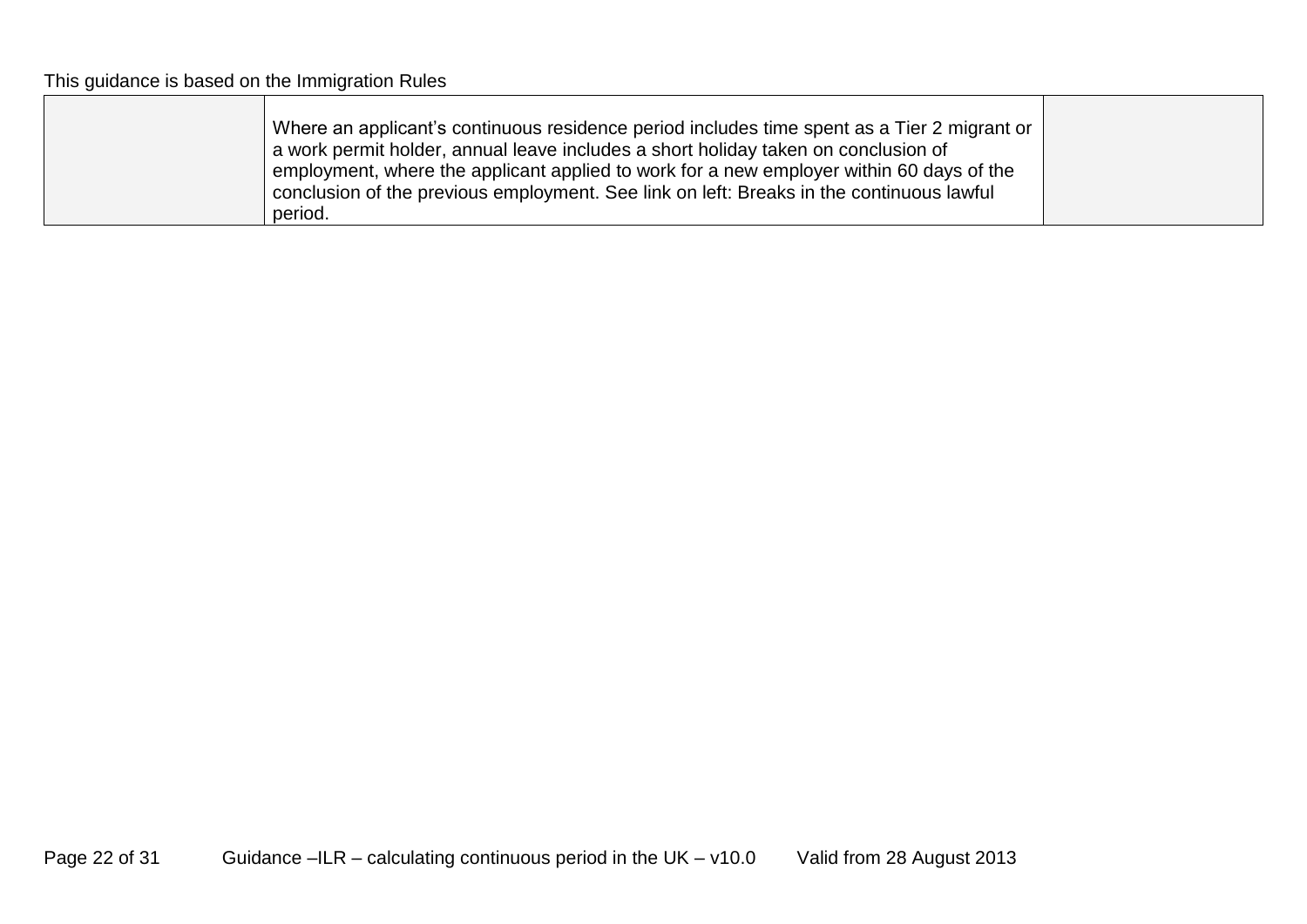# **Indefinite leave to remain – calculating continuous period in UK**

# **Full-time service overseas as a member of HM armed forces reserve**

| About this guidance             | This page tells you how to consider time spent overseas during the continuous period of<br>residence, as a member of Her Majesty's (HM) armed forces reserve. | Links to staff intranet<br>removed |
|---------------------------------|---------------------------------------------------------------------------------------------------------------------------------------------------------------|------------------------------------|
| Categories where the            |                                                                                                                                                               |                                    |
| continuous period is not        | Under Section 4(1) of the Reserve Forces Act 1996, non-Economic European Area (EEA)                                                                           |                                    |
| five years                      | national members of the following reserve forces of HM armed forces may be enlisted to                                                                        |                                    |
|                                 | serve overseas:                                                                                                                                               |                                    |
| How to determine if the         |                                                                                                                                                               |                                    |
| continuous period is            | Royal Fleet reserve, Royal Naval reserve, Royal Marines reserve<br>$\bullet$                                                                                  |                                    |
| spent lawfully in the UK        | • Army reserve, Territorial Army                                                                                                                              |                                    |
|                                 | • Air Force reserve, Royal Auxiliary Air Force.                                                                                                               |                                    |
| <b>The Crown</b>                |                                                                                                                                                               |                                    |
| dependencies -                  | The enlistments concerned are permanent, full-time service that lasts for about nine months,                                                                  |                                    |
| <b>Bailiwicks of Jersey and</b> | including a period of pre-operation training overseas.                                                                                                        |                                    |
| Guernsey, and the Isle          |                                                                                                                                                               |                                    |
| of Man                          | The Reserve Forces (Safeguard of Employment) Act 1985 requires, where the reservist is in                                                                     |                                    |
|                                 | civilian employment before service the:                                                                                                                       |                                    |
| Absences which may be           |                                                                                                                                                               |                                    |
| disregarded                     | • employer consents to the deployment, and                                                                                                                    |                                    |
|                                 | • reservist is re-employed after service by the same employer.                                                                                                |                                    |
| Breaks in the                   |                                                                                                                                                               |                                    |
| continuous lawful period        | Under the Armed Forces Covenant, no member of HM armed forces is to be disadvantaged                                                                          |                                    |
|                                 | because of their service.                                                                                                                                     |                                    |
| <b>Continuation of lawful</b>   |                                                                                                                                                               |                                    |
| leave during absences           | This means any periods of permanent, full time reserve service must be disregarded and                                                                        |                                    |
| from the UK                     | treated as though it had been spent in their relevant employment, for the purpose of                                                                          |                                    |
|                                 | calculating the continuous residence period for indefinite leave to remain (ILR), on any of the                                                               |                                    |
| <b>Exceptional cases</b>        | work-related routes.                                                                                                                                          |                                    |
|                                 |                                                                                                                                                               |                                    |
|                                 | Evidence must be provide in the form of a letter from the:                                                                                                    |                                    |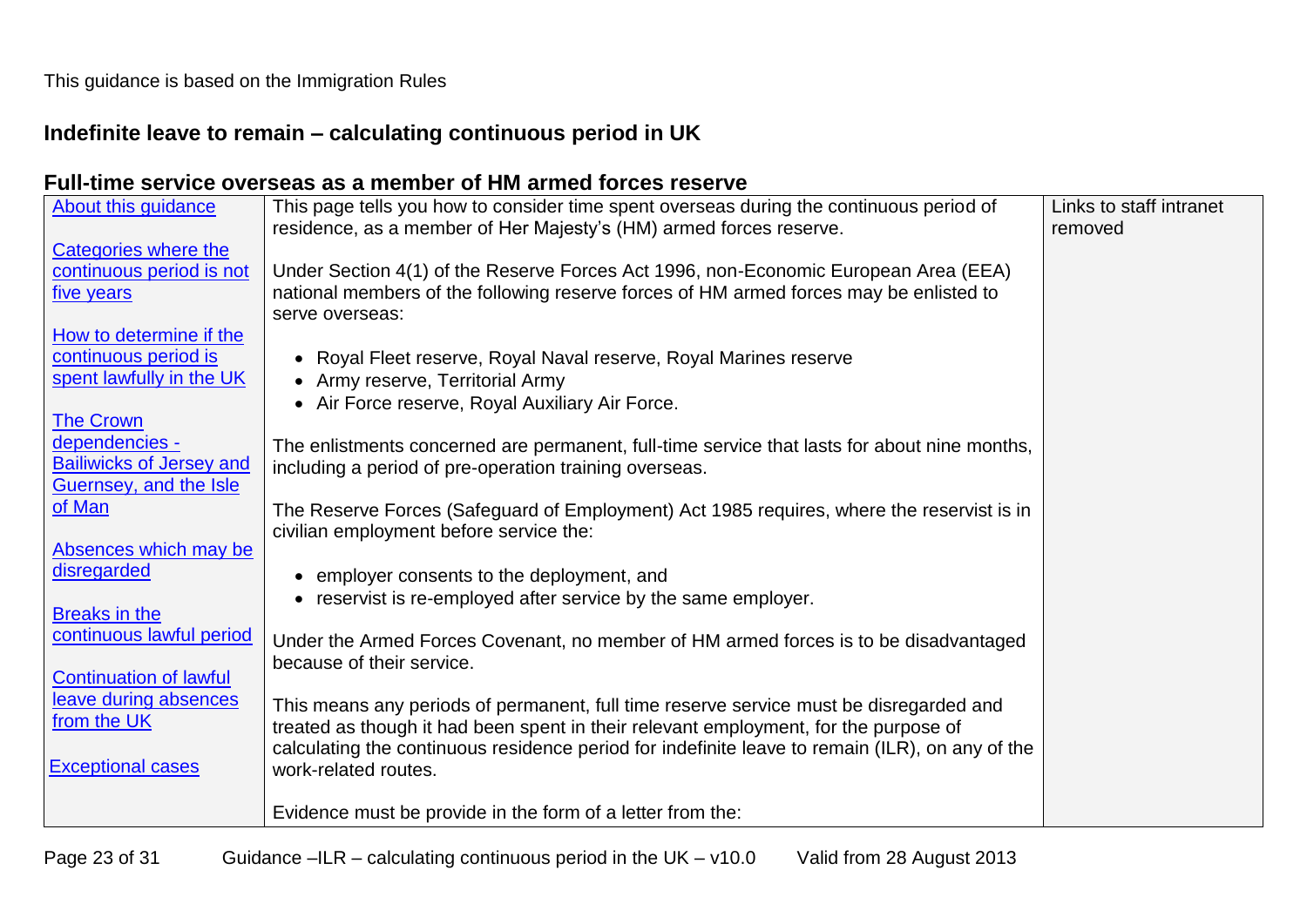| This guidance is based on the Immigration Rules |                                                                                                                                                                             |  |
|-------------------------------------------------|-----------------------------------------------------------------------------------------------------------------------------------------------------------------------------|--|
|                                                 | armed force concerned, confirming the deployment and the dates, and<br>employer confirming the applicant's release for reserve service and their date of re-<br>employment. |  |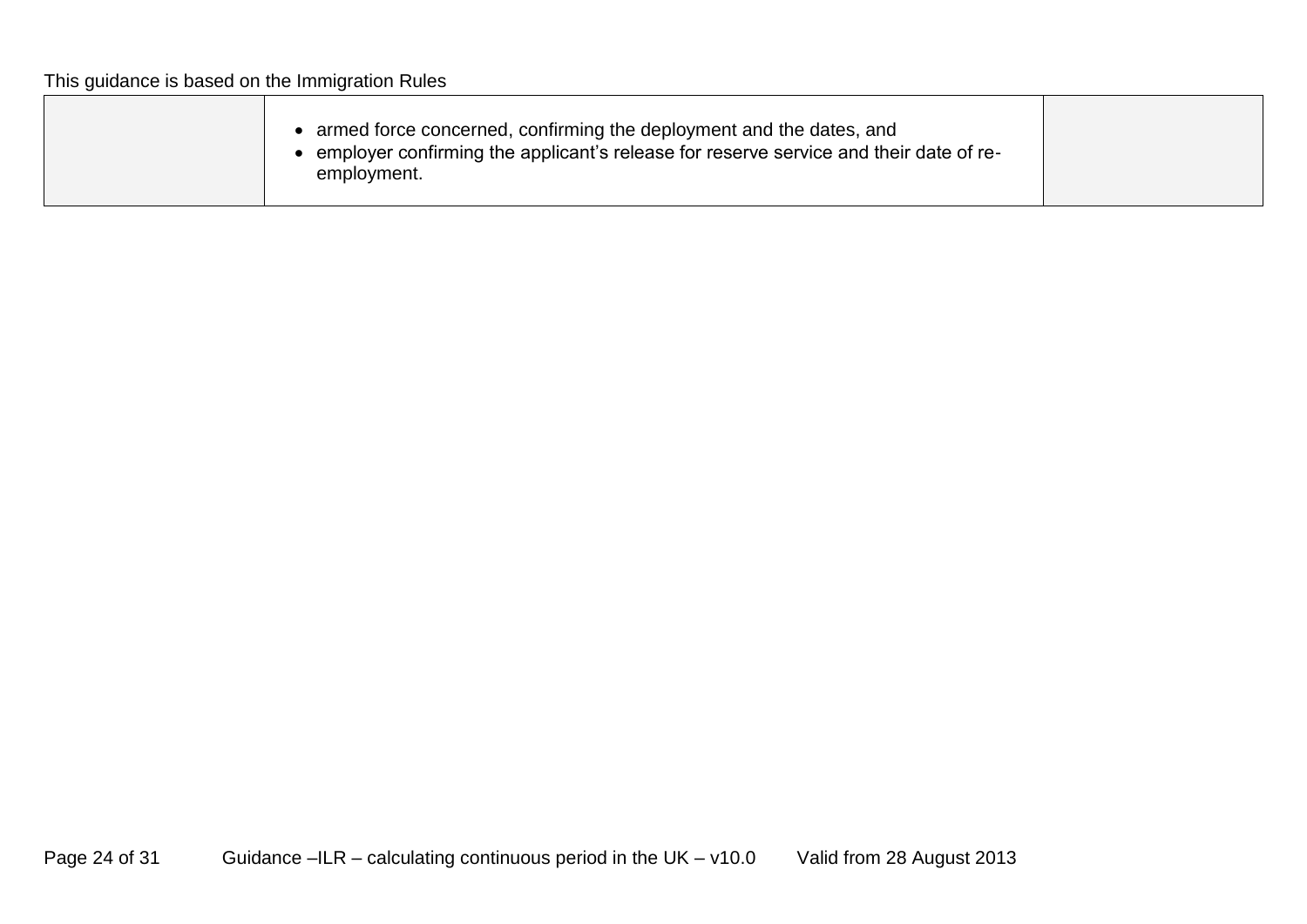## This guidance is based on the Immigration Rules **Indefinite leave to remain – calculating continuous period in UK**

## <span id="page-24-0"></span>**Breaks in the continuous lawful period**

| <b>About this guidance</b>                                                                                                                    | This page tells you about breaks in the continual lawful period.                                                                                                                                                                                                                                                                                                                                                                                  | Links to staff intranet |
|-----------------------------------------------------------------------------------------------------------------------------------------------|---------------------------------------------------------------------------------------------------------------------------------------------------------------------------------------------------------------------------------------------------------------------------------------------------------------------------------------------------------------------------------------------------------------------------------------------------|-------------------------|
| Categories where the<br>continuous period is not<br>five years<br>How to determine if the<br>continuous period is<br>spent lawfully in the UK | The continuous period in the UK must be lawful. This means the applicant must have spent<br>the qualifying period here continuously with leave to enter or remain and must not have<br>breached their leave conditions. For example, by taking employment other than that<br>permitted by their work permit or certificate of sponsorship.<br>Breaks in the period of lawful residence may only be disregarded in the following<br>circumstances: | removed                 |
| <b>The Crown</b><br>dependencies -<br><b>Bailiwicks of Jersey and</b><br>Guernsey, and the Isle<br>of Man                                     | applications made on or after 9 July 2012, where the application for indefinite leave to<br>remain (ILR) is made no more than 28 days after the expiry of the applicant's previous<br>leave<br>any periods disregarded in granting leave to remain on or after 1 October 2012 where<br>they occur during the qualifying period for ILR.                                                                                                           |                         |
| Absences which may be                                                                                                                         | The 28 day period of overstaying is calculated from the latest of the:                                                                                                                                                                                                                                                                                                                                                                            |                         |
| disregarded<br><b>Breaks in the</b><br>continuous lawful period<br><b>Continuation of lawful</b><br>leave during absences                     | end of the last period of leave to enter or remain granted<br>end of any extension of leave under sections 3C or 3D of the Immigration Act 1971, or<br>point a migrant is deemed to have received a written notice of invalidity, in line with<br>paragraph 34C or 34CA of the Immigration Rules, in relation to an in-time application<br>for leave to remain.                                                                                   |                         |
| from the UK                                                                                                                                   | In the following exceptional circumstances applications made more than 28 days after the<br>expiry of leave can be disregarded:                                                                                                                                                                                                                                                                                                                   |                         |
| <b>Exceptional cases</b>                                                                                                                      |                                                                                                                                                                                                                                                                                                                                                                                                                                                   |                         |
|                                                                                                                                               | serious illness where the migrant or their representative are unable to submit the<br>$\bullet$<br>application in time, this must be supported by appropriate medical documentation<br>travel or postal delays which mean the migrant or their representative are unable to                                                                                                                                                                       |                         |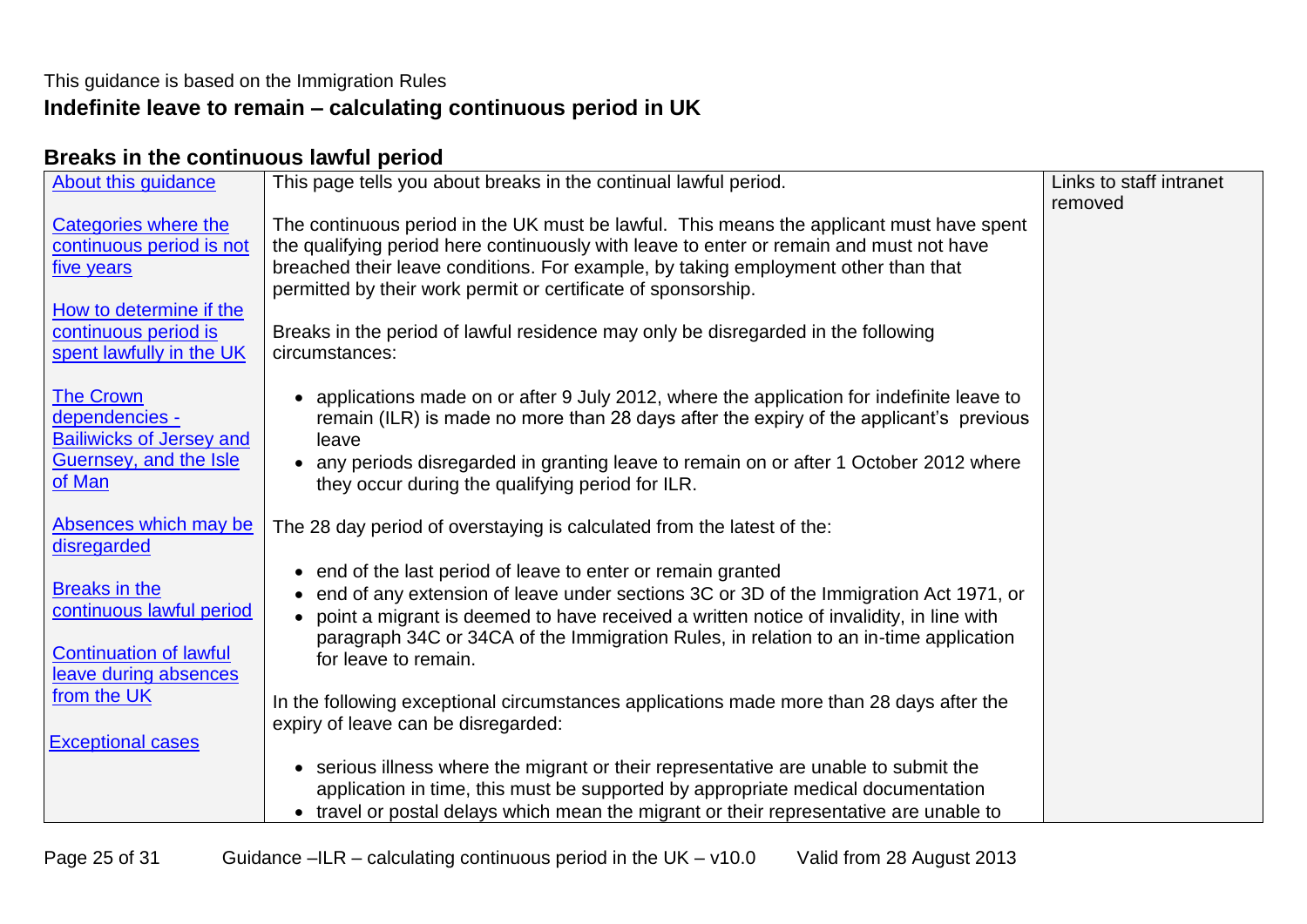| submit the application in time                                                                                                                                                            |  |
|-------------------------------------------------------------------------------------------------------------------------------------------------------------------------------------------|--|
| inability to provide necessary documents, this only applies to exceptional or                                                                                                             |  |
| unavoidable circumstances beyond the migrant's control, for example:                                                                                                                      |  |
| $\circ$ the Home Office being at fault in the loss of, or delay in returning, travel documents,                                                                                           |  |
| Ωľ                                                                                                                                                                                        |  |
| $\circ$ delay in obtaining replacement documents following loss as a result of theft, fire or                                                                                             |  |
| flood, these must be supported by evidence of the date of loss and the date                                                                                                               |  |
| replacement documents were sought.                                                                                                                                                        |  |
| If the continuous residence period includes periods of overstaying before further leave being                                                                                             |  |
| granted before 1 October 2012, these periods may be disregarded for ILR provided the                                                                                                      |  |
| period does not exceed 28 days. Any period spent in the consideration of applications for                                                                                                 |  |
| leave to remain where the application was made no more than 28 days after the expiry of                                                                                                   |  |
| leave may be disregarded for ILR.                                                                                                                                                         |  |
|                                                                                                                                                                                           |  |
| Where the applicant has a break in employment and applies for further leave as a Tier 2                                                                                                   |  |
| migrant or a work permit holder to work for a new sponsor or on a new work permit within 60                                                                                               |  |
| days of the end of the employment with the previous sponsor or permitted employer, such a                                                                                                 |  |
| period may be disregarded for ILR.                                                                                                                                                        |  |
|                                                                                                                                                                                           |  |
| Also, where the applicant has made a successful application to switch into a Tier 1 category                                                                                              |  |
| during the 60 day period, for the purpose of calculating the permitted absences, the                                                                                                      |  |
| applicant will be considered to have been a Tier 1 migrant from the date of that application.<br>So for the purpose of paragraph 245AAA (b) the applicant will have had Tier 1 leave from |  |
| that date.                                                                                                                                                                                |  |
|                                                                                                                                                                                           |  |
|                                                                                                                                                                                           |  |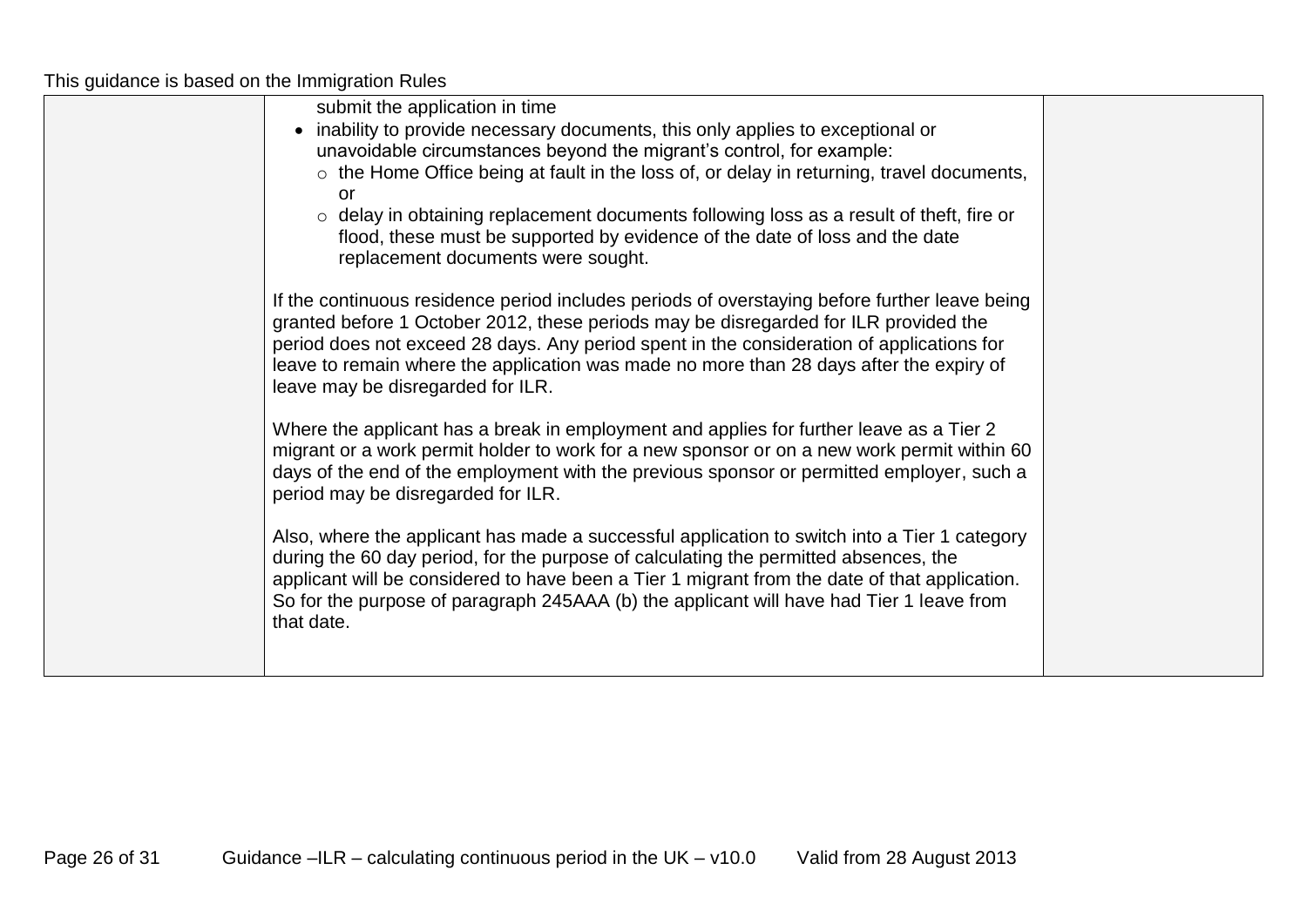# **Indefinite leave to remain – calculating continuous period in UK**

# <span id="page-26-0"></span>**Continuation of lawful leave during absences from the UK**

| About this guidance                                                                             | This page tells you about lawful leave continuing during absences from the UK.                                                                                                                                                       | Links to staff intranet |
|-------------------------------------------------------------------------------------------------|--------------------------------------------------------------------------------------------------------------------------------------------------------------------------------------------------------------------------------------|-------------------------|
| <b>Categories where the</b>                                                                     | The continuous period is maintained if the:                                                                                                                                                                                          | removed                 |
| continuous period is not                                                                        |                                                                                                                                                                                                                                      |                         |
| five years                                                                                      | applicant leaves the UK without valid leave, but re-enters with new entry clearance<br>within 28 days of their leave expiry date, or                                                                                                 |                         |
| How to determine if the<br>continuous period is<br>spent lawfully in the UK                     | applicant leaves the UK with valid leave and re-enters the UK whilst that leave<br>remains valid, provided the absence(s) do not exceed 180 days in a relevant 12<br>month period.                                                   |                         |
| <b>The Crown</b><br>dependencies -<br><b>Bailiwicks of Jersey and</b><br>Guernsey, and the Isle | If the applicant's leave expires whilst they are outside the UK and they apply for new entry<br>clearance more than 28 days after their previous leave expires, then the continuous period<br>is broken and leave is not aggregated. |                         |
| of Man                                                                                          |                                                                                                                                                                                                                                      |                         |
| Absences which may be<br>disregarded                                                            |                                                                                                                                                                                                                                      |                         |
| <b>Breaks in the</b><br>continuous lawful period                                                |                                                                                                                                                                                                                                      |                         |
| <b>Continuation of lawful</b><br>leave during absences<br>from the UK                           |                                                                                                                                                                                                                                      |                         |
| <b>Exceptional cases</b>                                                                        |                                                                                                                                                                                                                                      |                         |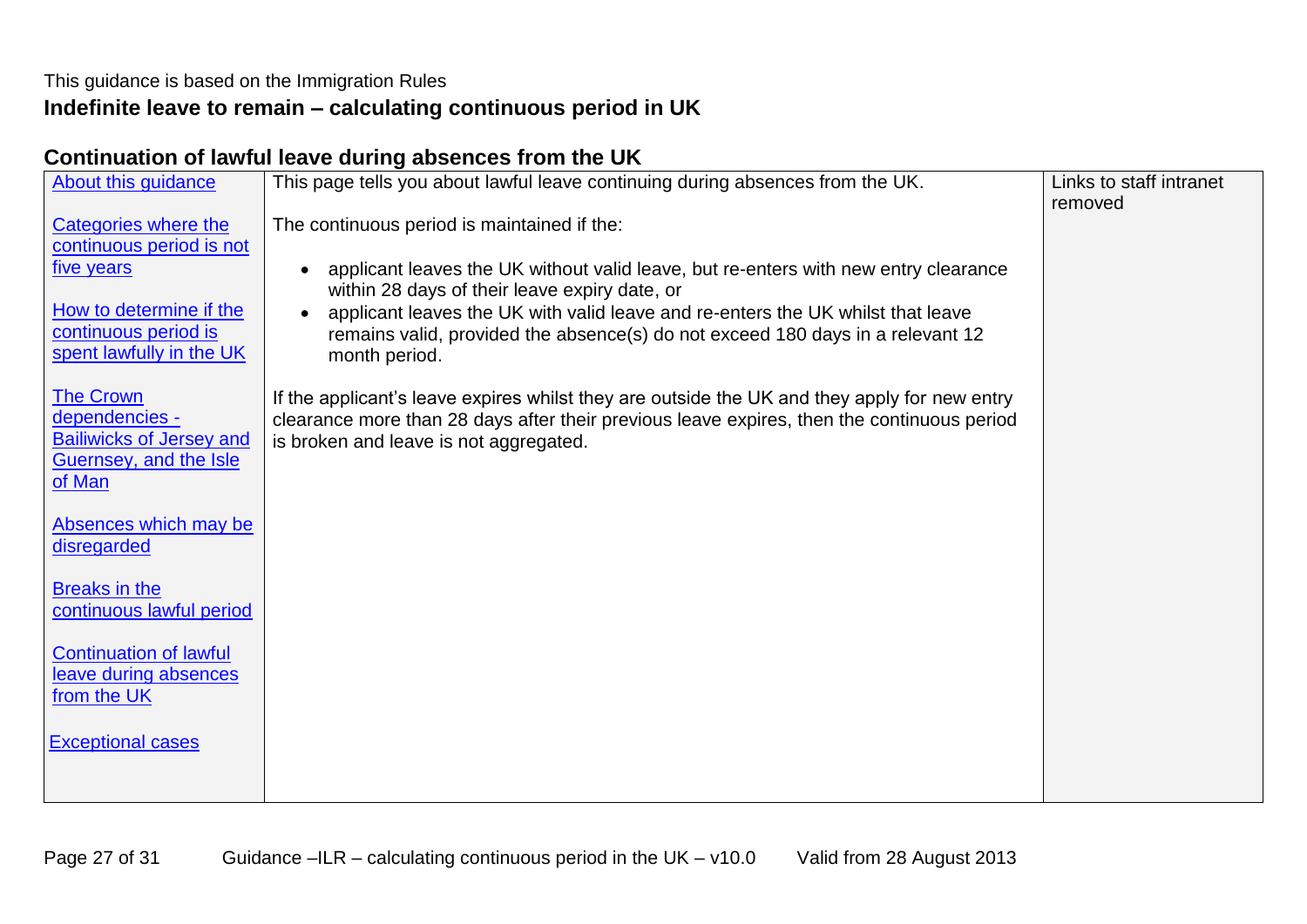#### This guidance is based on the Immigration Rules **Indefinite leave to remain – calculating continuous period in UK**

# <span id="page-27-0"></span>**Exceptional cases**

| About this quidance             | This page tells you about the exceptional circumstances when you can grant indefinite leave<br>to remain (ILR) outside the rules when their continuous leave is broken. | Links to staff intranet<br>removed |
|---------------------------------|-------------------------------------------------------------------------------------------------------------------------------------------------------------------------|------------------------------------|
| Categories where the            |                                                                                                                                                                         |                                    |
| continuous period is not        | Absences of more than 180 days in each consecutive 12 month period preceding the date of                                                                                |                                    |
| five years                      | application (in all categories) will mean the continuous period has been broken. However,                                                                               |                                    |
|                                 | consideration may still be given to granting indefinite leave to remain (ILR) outside the rules                                                                         |                                    |
| How to determine if the         | if evidence is provided to show the excessive absence was due to serious or compelling                                                                                  |                                    |
| continuous period is            | compassionate reasons.                                                                                                                                                  |                                    |
| spent lawfully in the UK        |                                                                                                                                                                         |                                    |
|                                 | Evidence in the form of a letter from the applicant setting out full details of the compelling                                                                          |                                    |
| <b>The Crown</b>                | reason for the absence and supporting documents must be provided.                                                                                                       |                                    |
| dependencies -                  |                                                                                                                                                                         |                                    |
| <b>Bailiwicks of Jersey and</b> | Absences of more than 180 days in any 12 month period for employment or economic                                                                                        |                                    |
| Guernsey, and the Isle          | activity reasons are not considered exceptional.                                                                                                                        |                                    |
| of Man                          |                                                                                                                                                                         |                                    |
|                                 | Discretion will only be applied when authorised at senior executive officer (SEO) level.                                                                                |                                    |
| Absences which may be           |                                                                                                                                                                         |                                    |
| disregarded                     | Time spent overseas due to pregnancy, or maternity, paternity or adoption-related leave is                                                                              |                                    |
|                                 | treated the same way as any other absence, that is, within the 180 days in any 12 months.                                                                               |                                    |
| <b>Breaks in the</b>            |                                                                                                                                                                         |                                    |
| continuous lawful period        | Discretion may be applied to the requirements for an application for ILR in the UK from                                                                                 |                                    |
|                                 | senior care workers who have been working in the UK without leave between the period 13                                                                                 |                                    |
| <b>Continuation of lawful</b>   | August 2007 and 27 November 2008, For more information see related link: Requirements                                                                                   |                                    |
| leave during absences           | for work permit holders – settlement applications for senior care workers.                                                                                              |                                    |
| from the UK                     |                                                                                                                                                                         |                                    |
|                                 | If someone is exempt from immigration control they cannot by definition be in the UK                                                                                    |                                    |
| <b>Exceptional cases</b>        | unlawfully. Therefore, if an applicant has for a period of time while in the UK held exempt                                                                             |                                    |
|                                 | status, that period is lawful.                                                                                                                                          |                                    |
|                                 |                                                                                                                                                                         |                                    |
|                                 | A requirement for ILR is that an applicant must have held lawful residence in the UK that                                                                               |                                    |
|                                 | includes time spent in the UK with exempt status. Exempt status is not a grant of leave, so                                                                             |                                    |
|                                 |                                                                                                                                                                         |                                    |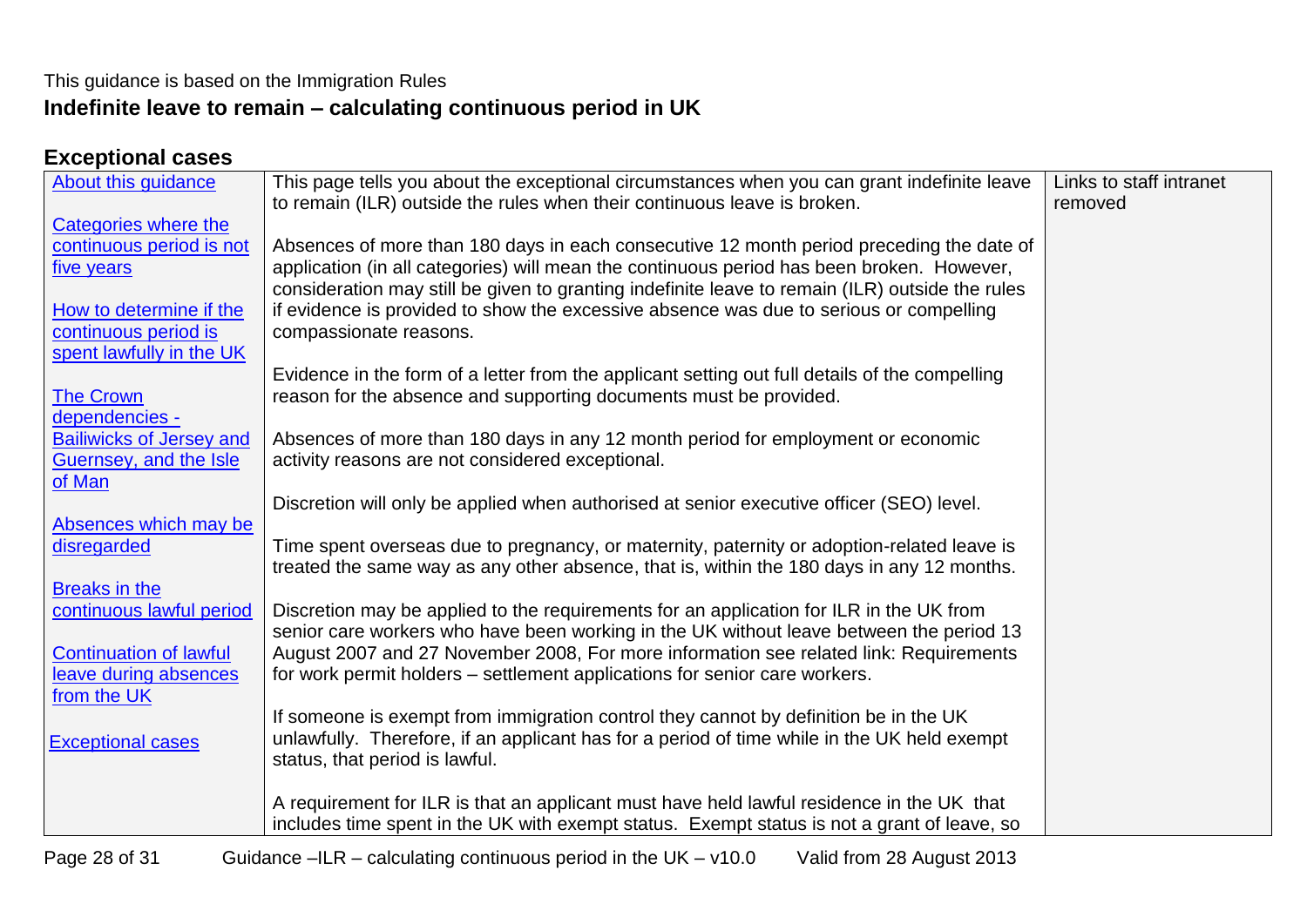| where the rules specifically require leave to be held, that requirement will not be met by an<br>applicant having exempt status.                                                                                                                                                                                                                                                                                  |  |
|-------------------------------------------------------------------------------------------------------------------------------------------------------------------------------------------------------------------------------------------------------------------------------------------------------------------------------------------------------------------------------------------------------------------|--|
| Deemed leave granted for a period of 90 days under Section 8A(b) of the Immigration Act<br>(1971), from the day the applicant stops being exempt, can be counted towards the<br>continuous period for ILR. For more information on this see related link: 1.2 Persons who<br>Cease to be Exempt from Control on or after 1 March 2000 (Section 8(2) and 8(3) of the<br>1971 Act)                                  |  |
| If the rules say the applicant must hold a specific category of leave, only time spent in this<br>category will count towards the continuous period for ILR.                                                                                                                                                                                                                                                      |  |
| Work permit holders must have been employed continuously in the UK throughout the five<br>years, under the terms of their work permit, or in the employment for which they were<br>granted leave to enter or remain. However, you must not consider the continuous period to<br>be broken provided that during a break in employment, they applied within 60 days of the<br>end of their previous employment for: |  |
| • a new work permit and/or leave as a work permit holder, or<br>• leave as an employee under any provisions of part 5 of the Immigration Rules.                                                                                                                                                                                                                                                                   |  |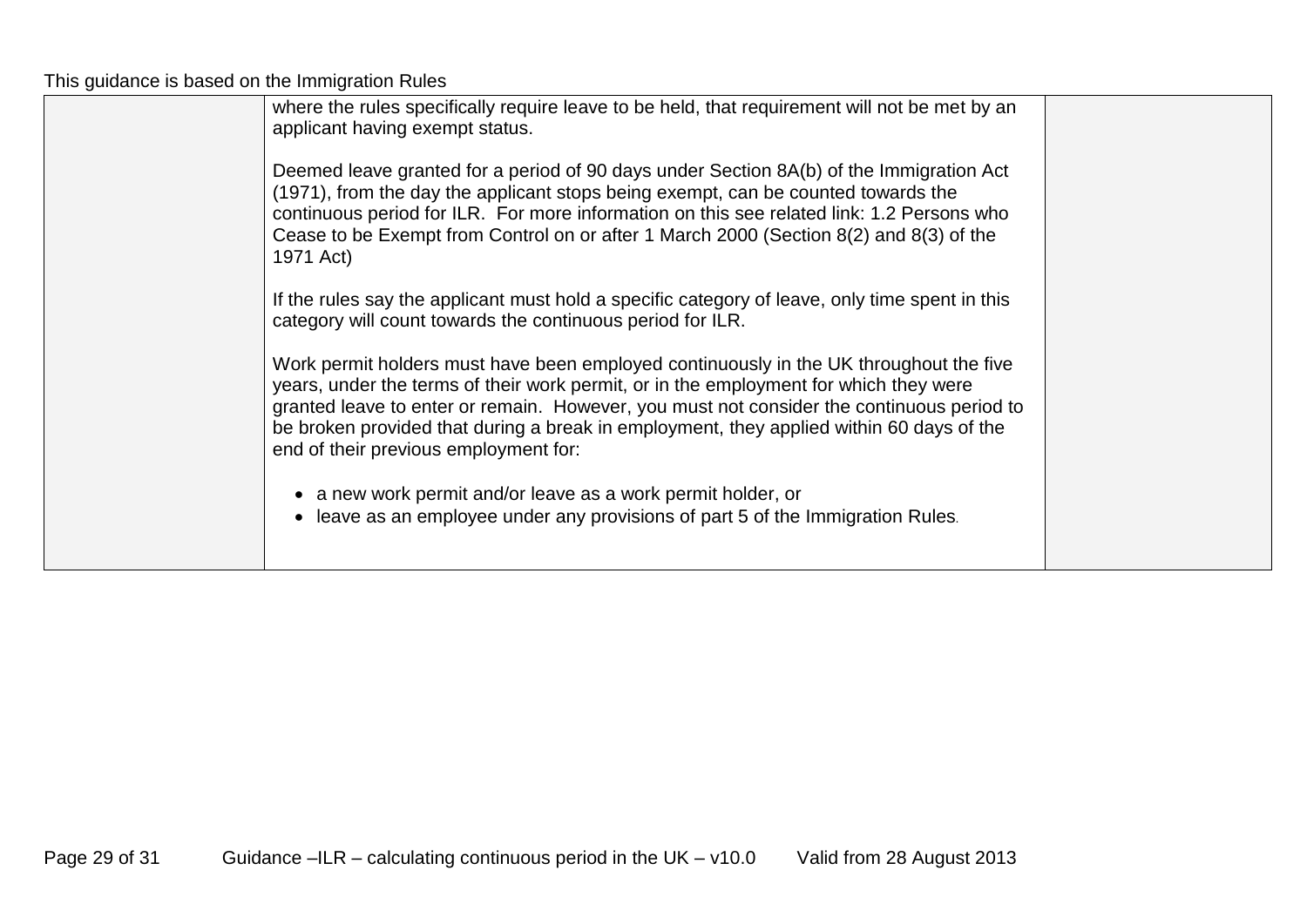# This guidance is based on the Immigration Rules **Indefinite leave to remain - calculating continuous period in UK**

## <span id="page-29-0"></span>**Contact**

| <b>About this guidance</b>                                                                                         | This page explains who to contact for more help when you are calculating the continuous<br>period in the UK for indefinite leave to remain applications.                                                                                                                                                                                                                                                                                                | <b>Related links</b>                             |
|--------------------------------------------------------------------------------------------------------------------|---------------------------------------------------------------------------------------------------------------------------------------------------------------------------------------------------------------------------------------------------------------------------------------------------------------------------------------------------------------------------------------------------------------------------------------------------------|--------------------------------------------------|
| Categories where the<br>continuous period is not<br>five years                                                     | If you have read the relevant Immigration Rules and this guidance and still need more help,<br>you must first ask your entry clearance manager, chief border force officer, senior<br>caseworker or line manager.                                                                                                                                                                                                                                       | Changes to this<br>guidance<br>Information owner |
| How to determine if the<br>continuous period is<br>spent lawfully in the UK                                        | If the question cannot be answered at that level, you may email settlement operational policy<br>(see related link) for guidance on this policy.                                                                                                                                                                                                                                                                                                        | Links to staff intranet<br>removed               |
| <b>The Crown</b><br>dependencies -<br><b>Bailiwicks of Jersey and</b><br>Guernsey, and the Isle<br>of Man          | Changes to this guidance can only be made by the modernised guidance team (MGT). If<br>you think the policy content needs amending you must contact the settlement operational<br>policy team, who will ask the MGT to update the guidance, if appropriate.<br>The MGT will accept direct feedback on broken links, missing information or the format, style<br>and navigability of this guidance. You can send these using the link: Email: Modernised |                                                  |
| Absences which may be<br>disregarded                                                                               | quidance team.                                                                                                                                                                                                                                                                                                                                                                                                                                          |                                                  |
| Breaks in the<br>continuous lawful period<br><b>Continuation of lawful</b><br>leave during absences<br>from the UK |                                                                                                                                                                                                                                                                                                                                                                                                                                                         |                                                  |
| <b>Exceptional cases</b>                                                                                           |                                                                                                                                                                                                                                                                                                                                                                                                                                                         |                                                  |